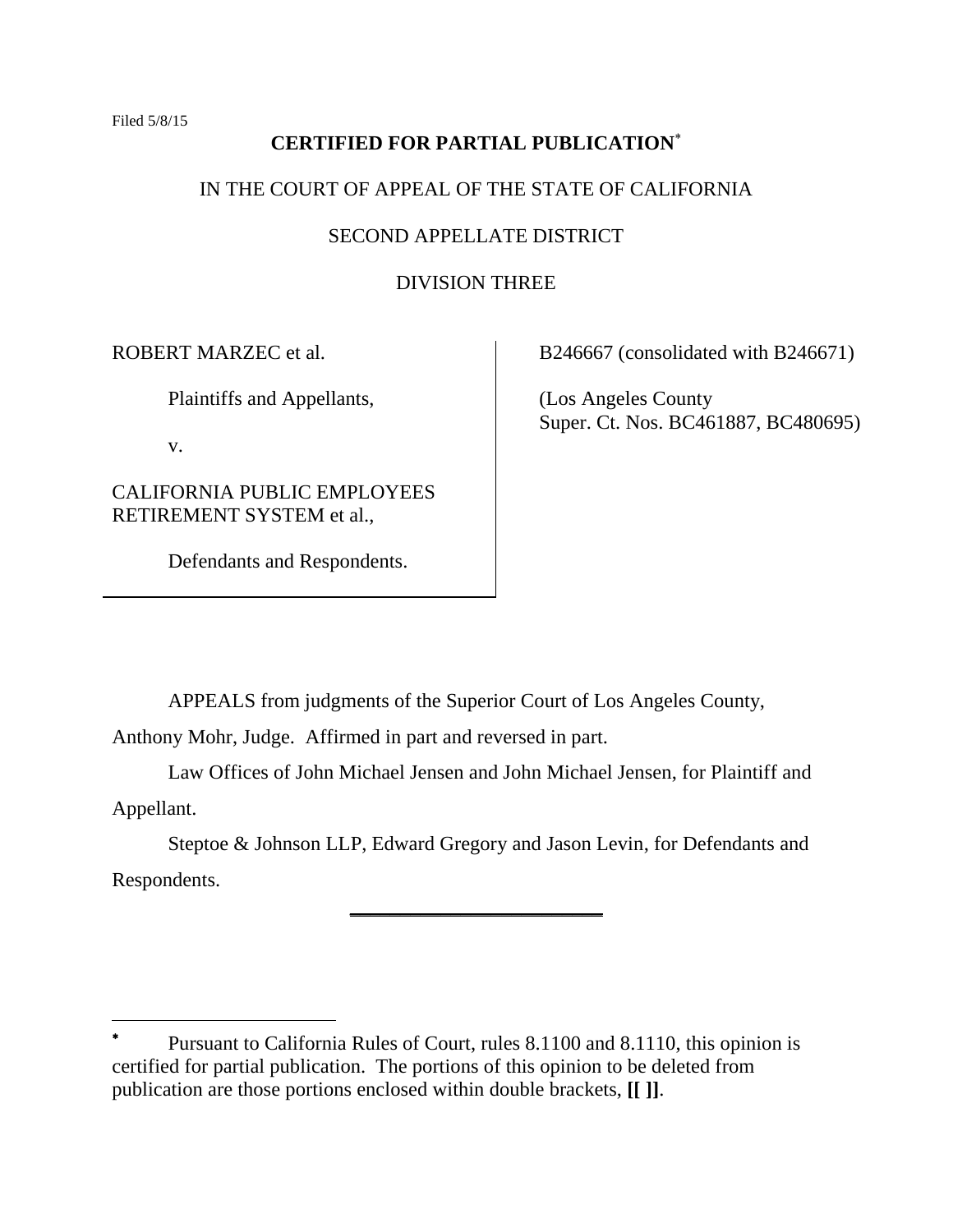These consolidated appeals concern the calculation of retirement benefits under the Public Employees' Retirement Law (PERL), Government Code section 20000 et seq.**<sup>1</sup>** The plaintiffs are former police officers and firefighters employed by local public agencies that provide employee retirement benefits through the California Public Employees' Retirement System (CalPERS). In order to enhance their service retirement benefits, plaintiffs purchased additional years of service credit through one of several optional programs offered by CalPERS. Subsequently, each plaintiff was disabled on the job and took an industrial disability retirement before reaching service retirement age. As a result, CalPERS pays each plaintiff a monthly disability retirement allowance of 50 percent of his or her final compensation. CalPERS does *not*, however, pay plaintiffs any additional allowance as a result of their purchase of additional years of service credit.

This appeal involves two putative class actions in which plaintiffs contend that their purchase of additional service credit entitled them to enhanced retirement benefits under the PERL. They alleged CalPERS's failure to pay such enhanced benefits gave rise to a variety of causes of action, including breach of statutory duty, breach of contract, rescission, breach of fiduciary duty, and constitutional claims.**<sup>2</sup>** In the first action, the trial court sustained CalPERS's demurrer to all causes of action without leave to amend, concluding that plaintiffs had not properly pled an entitlement to the additional retirement benefits they claimed as a matter of statutory, constitutional, or contract law. As to the second action, the trial court granted judgment on the pleadings on the same bases.**<sup>3</sup>**

 $\mathbf{1}$ **<sup>1</sup>** All subsequent undesignated statutory references are to the Government Code.

**<sup>2</sup>** The two complaints at issue in this appeal assert the same 12 causes of action and are pled in virtually identical language. Thus, although this appeal addresses two different complaints, for ease of reference we refer throughout this opinion to the "complaint" in the singular. Where we quote from a complaint, the quoted language is from the *Marzec* complaint.

**<sup>3</sup>** For ease of reference, we refer collectively to CalPERS's demurrer in the first action and its motion for judgment on the pleadings in the second action as "the demurrer."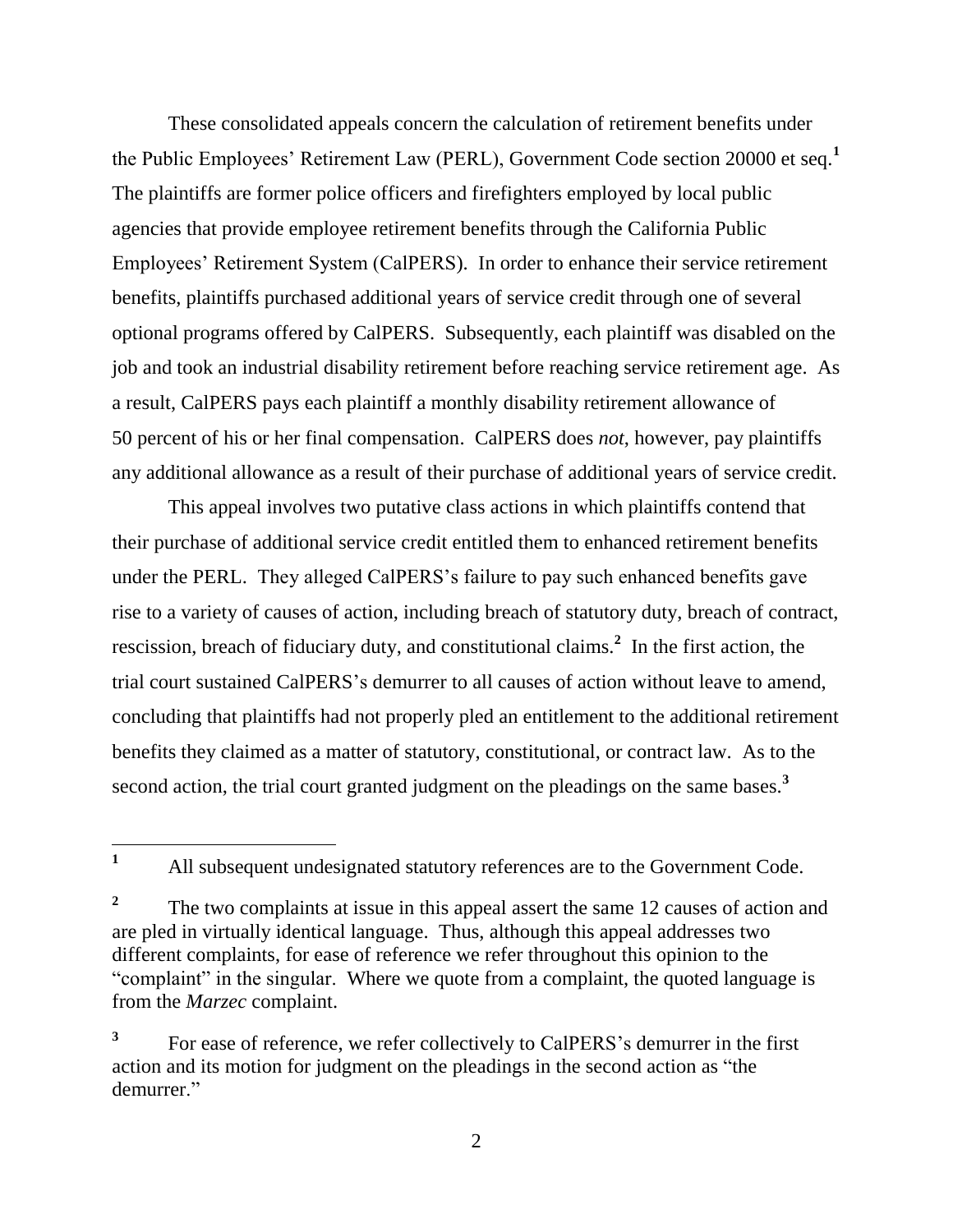We affirm in part. As we discuss, neither the PERL nor plaintiffs' contracts entitle plaintiffs to the additional retirement benefits they seek, and thus the causes of action for breach of statutory duty and breach of contract fail as a matter of law. Plaintiffs' causes of action for constitutional torts also fail because, as a matter of law, CalPERS's interpretation of the applicable statutory provisions does not deny plaintiffs due process or equal protection of law and does not effect an unconstitutional impairment of contract.

We reverse, however, as to the causes of action for rescission and breach of fiduciary duty. Plaintiffs allege that CalPERS failed to disclose the potential loss of the value of purchased service credit if plaintiffs suffered a disability—a disclosure that CalPERS, as a fiduciary, is alleged to have been required to make. We conclude that plaintiffs' pleading in this regard is sufficient to survive demurrer, and thus the demurrer should have been overruled as to these causes of action.

## **FACTUAL AND PROCEDURAL BACKGROUND**

### **I.**

## **Background**

### *A. CalPERS Retirement Benefits*

CalPERS is a unit of the Government Operations Agency responsible for administering the retirement systems for the State of California and "contracting agencies"—local public agencies that have "elected to have all or part of [their] employees become members of this system and that ha<sup>[ve]</sup> contracted with [CalPERS] for that purpose." (§§ 20001, 20002, 20004, 20022, 20028.) All of the plaintiffs in this action worked as police officers or firefighters for local public agencies that enrolled their employees in CalPERS. (§ 20420.)

The PERL authorizes retirement benefits to CalPERS members. As relevant here, the PERL provides safety members employed by local public agencies ("local safety members") with two distinct kinds of retirement benefits:

(1) *Service retirement benefit*: If a member retires at or after age 50, the member is eligible for a service pension to "equal 3 percent of his or her final compensation at retirement, multiplied by the number of years of patrol service or local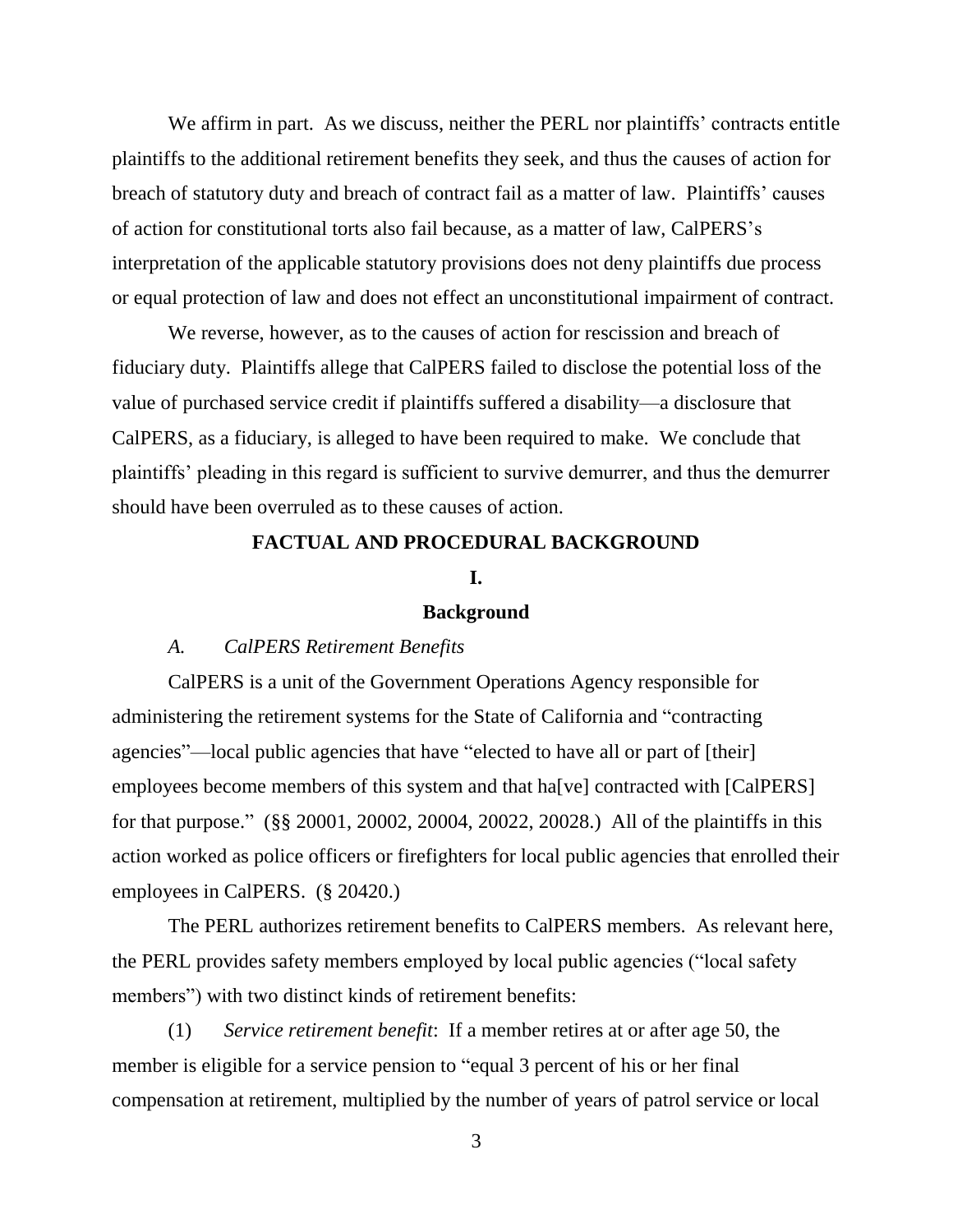safety service subject to this section with which he or she is credited at retirement." (§ 21362.2.)

(2) *Industrial disability retirement benefit*: If a member retires before age 50 because of an industrial (job-related) disability, he or she "shall receive a disability retirement allowance of 50 percent of his or her final compensation." (§ 21413.)**<sup>4</sup>** Alternatively, the disabled member may "waive[] the right to retire for disability and elect<sup>[]</sup> to withdraw contributions or to permit contributions to remain in the fund . . . ." (§ 21153.)

## *B. Right to Purchase Additional Service Credit*

At all relevant times, CalPERS members who had served with the United States Armed Forces were permitted to receive credit for such service "in addition to his or her current and prior service credit" by "contribut[ing] in a lump sum or by installment payments . . . an amount equal to . . . the contributions he or she would have made to this system for the period for which current service credit is granted." (§ 21032; see also §§ 21020, 21024, 21033.) Such purchased service credit is referred to as "military service credit" (MSC).

Between 2003 and 2012, CalPERS members with at least five years of credited state service were permitted "to make contributions . . . and receive not less than one year, nor more than five years, in one-year increments, of additional retirement service credit in the retirement system." (§ 20909, subd. (a).) To receive such credit, members were required to contribute "an amount equal to the increase in employer liability, using the payrate and other factors affecting liability on the date of the request for costing of the service credit." (§ 21052.) This purchased service credit is referred to as "additional retirement service credit" (ARSC) or "airtime."

<sup>&</sup>lt;sup>4</sup> Under section 21413, a member who retires for industrial disability after age 50 (i.e., at an age at which the member qualifies for service retirement) receives either a 50 percent disability retirement allowance or his or her service retirement allowance, whichever is greater. Because all plaintiffs retired before age 50, they were not eligible for service retirement benefits.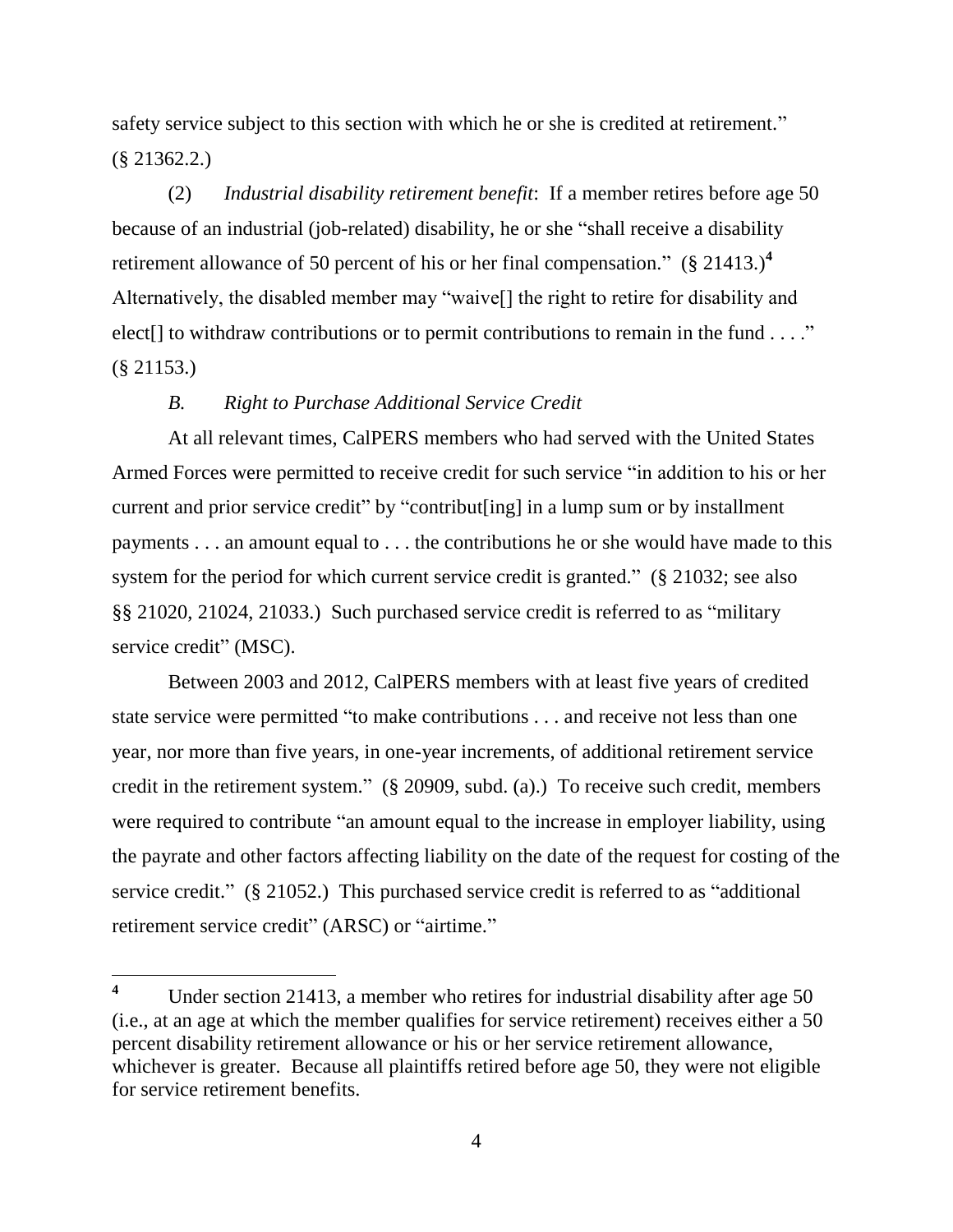# *C. Plaintiffs' Purchases of Additional Service Credit and Subsequent Industrial Disability Retirements*

Each of the plaintiffs purchased additional service credit and subsequently took industrial disability retirement before age 50, as follows:

Plaintiff Robert Marzec worked as a police officer for the Stockton Police Department for approximately 17 years. In 2004, he elected to purchase four years of military service credit based on his previous service with the United States Marines by making a lump sum payment of \$23,709. In August 2010, after suffering a job-related injury, Marzec took an industrial disability retirement and began receiving industrial retirement benefits of 50 percent of his final compensation.

Plaintiff Rachel Healy worked as a police officer for the Stockton Police Department for approximately nine years. In 2005, she elected to purchase five years of ARSC by making a lump sum payment of \$31,360, and rolling over an additional \$46,000 from a deferred compensation account. After she suffered a job-related injury, Healy took an industrial retirement effective September 2009 and began receiving industrial retirement benefits of 50 percent of her final compensation.

Plaintiff Benjamin Esparza worked as a firefighter for the City of Monrovia Fire Department for approximately 25 years. In 2005, he elected to purchase five years of ARSC by rolling over \$76,436 from his deferred compensation plan. He was injured on the job and took an industrial disability retirement in August 2009. At that time, he began receiving industrial retirement benefits of 50 percent of his final compensation.

Plaintiff Jeffrey Andert worked as a police officer for the City of Alhambra Police Department for six years. In 2004, he elected to purchase four years of military service credit through bi-weekly installment payments of \$269.90, for a total of \$77,190 in principal and interest. Andert was injured on the job in 2006, and in 2007 he asked for, and received, permission to suspend his installment payments. Andert took an industrial disability retirement in May 2008 and began receiving industrial retirement benefits of 50 percent of his final compensation. In August 2008, he permanently suspended all further installment payments.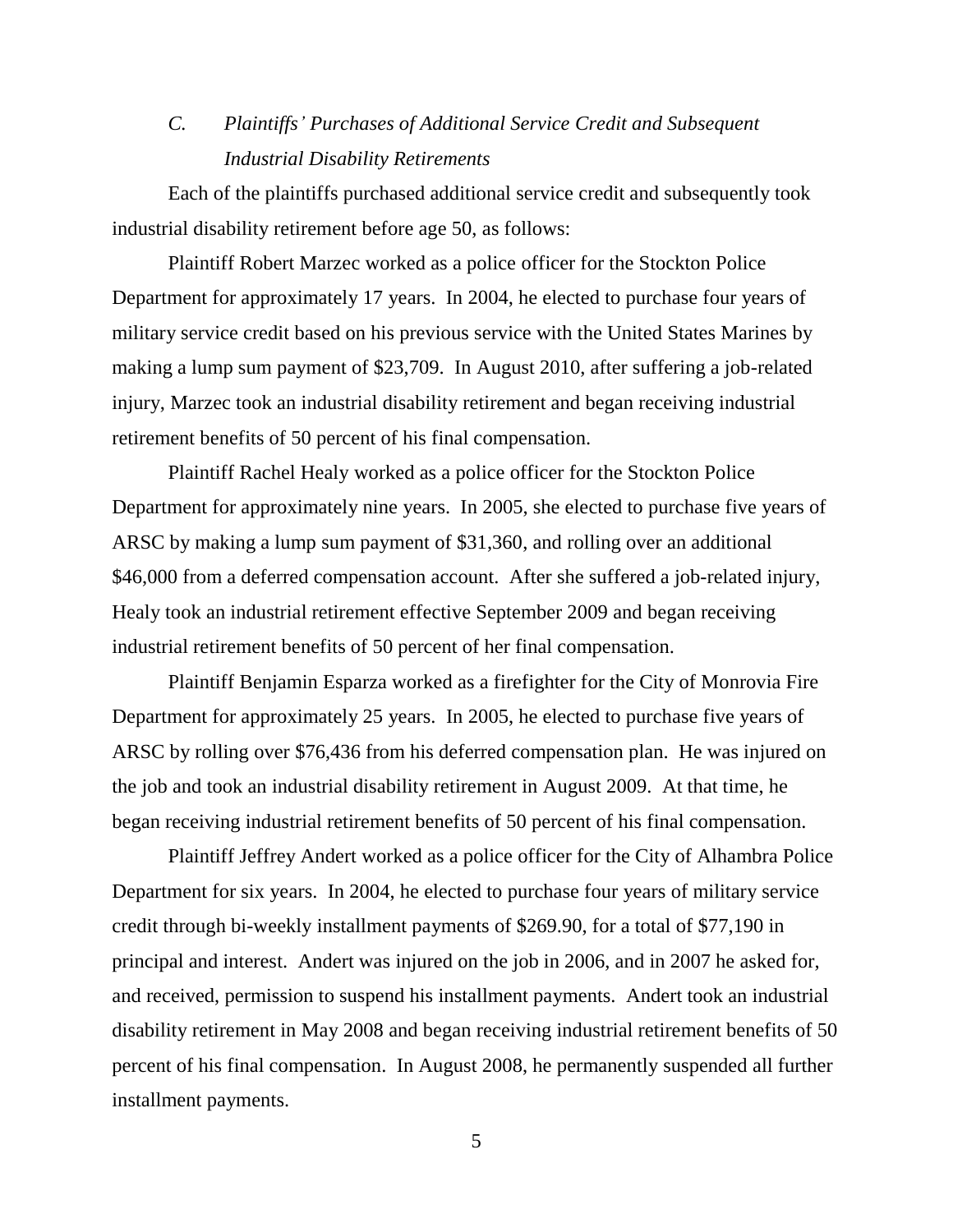Plaintiff Neil MacLaren was a firefighter for the Roseville Fire Department for more than 21 years. In 2005, MacLaren elected to purchase two years of ARSC by rolling over \$29,977 from his retirement account. MacLaren was injured on the job and took an industrial disability retirement in 2009, at which time he began receiving industrial disability benefits of 50 percent of his final compensation.

Plaintiff Randy Slaughter was a police officer for the City of Newport Beach Police Department for approximately 17 years. In 2001, Slaughter elected to purchase four years of military service credit by making monthly installment payments of \$6,977 and a lump sum payment of \$44,652. Slaughter took an industrial disability retirement in 2004, at which time he began receiving industrial retirement benefits of 50 percent of his final compensation.

Because each of the plaintiffs retired before age 50, none received a service retirement benefit, and none received any additional retirement benefits as a result of his or her purchase of MSC or ARSC.

### **II.**

### **The Present Actions**

Marzec, Healy, and Esparza filed an action on May 18, 2011 (the *Marzec* action), and filed the operative first amended class action complaint on February 28, 2012. Andert, MacLaren, and Slaughter filed a similar class action complaint (the *Andert* action) on March 12, 2012. Both actions asserted that plaintiffs were entitled, in addition to their industrial disability retirement allowances (sometimes referred to as "IDR"), to additional retirement benefits associated with their purchases of MSC or ARSC. The actions asserted that neither the PERL nor plaintiffs' purchase contracts authorized CalPERS to "seize" plaintiffs' MSC/ARSC investments as a condition of receiving disability benefits, that CalPERS did not adequately advise plaintiffs of this risk of seizure before they invested in MSC or ARSC, and that through its administration of disability and MSC/ARSC benefits, CalPERS treated plaintiffs differently than other similarly situated CalPERS members.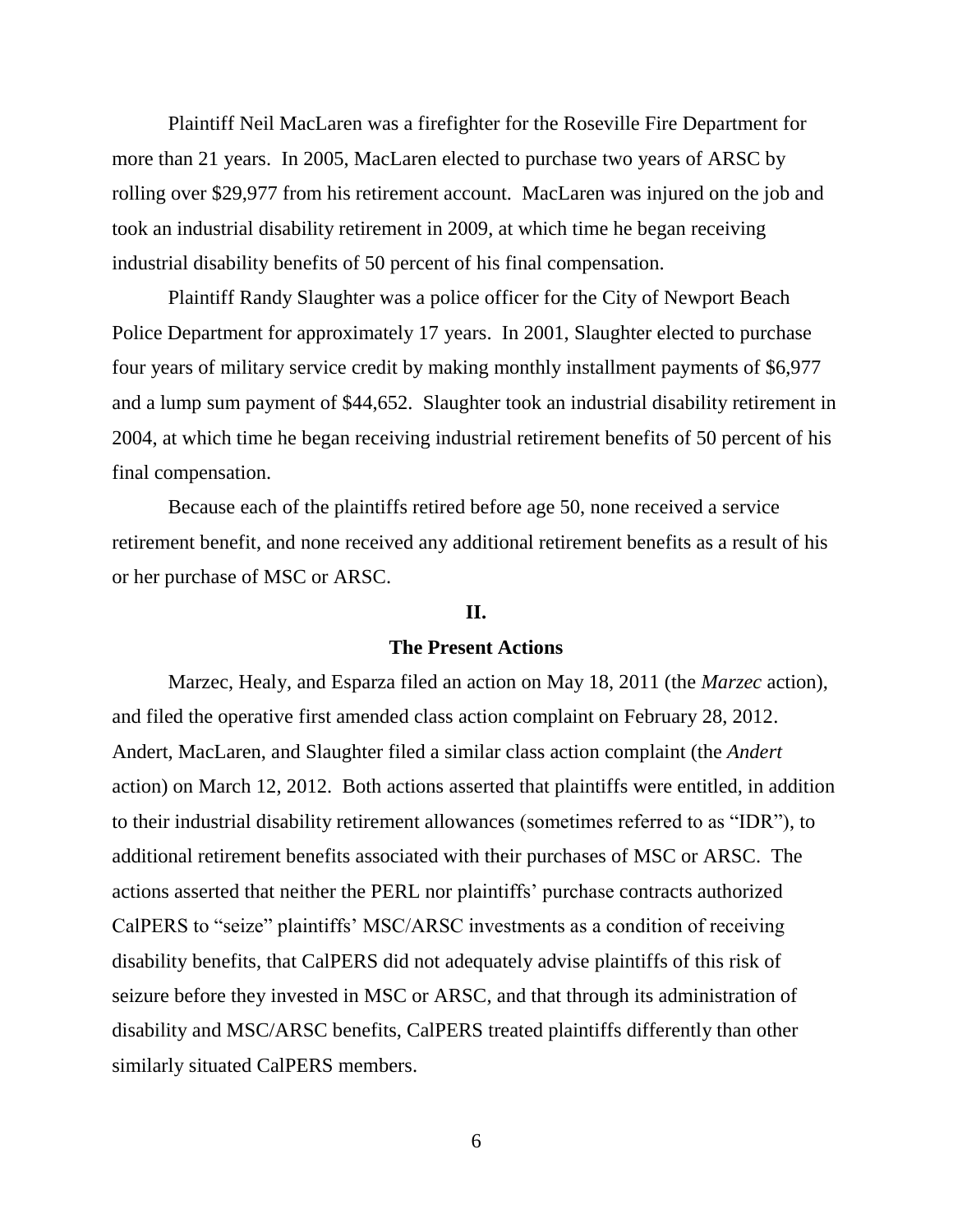Plaintiffs allege that CalPERS's failure to pay additional retirement benefits or to return the MSC or ARSC investments gave rise to 12 causes of action: (1) breach of statutory duties; (2) breach of contract; (3) rescission/ restitution; (4) breach of fiduciary duties; (5) denial of equal protection; (6) denial of due process; (7) equitable relief; (8) declaratory relief; (9) accounting; (10) constitutional impairment of contract; (11) estoppel; and (12) other relief, including attorney fees.

### **III.**

### **CalPERS's Demurrer in the** *Marzec* **Action**

CalPERS demurred to the first amended complaint in the *Marzec* action. In a detailed written opinion, the trial court sustained the demurrer without leave to amend. Although the court said that plaintiffs' situation is "certainly sympathetic," it concluded that none of plaintiffs' causes of action stated a claim for relief. The court entered a judgment of dismissal, and plaintiffs timely appealed.

### **IV.**

## **CalPERS's Motion for Judgment on the Pleadings in the** *Andert* **Action**

CalPERS filed a motion for judgment on the pleadings in the *Andert* action. The motion asserted that plaintiffs' claims were functionally identical to those in the *Marzec* case, and therefore the court should grant judgment on the pleadings for the same reasons it sustained the demurrer in *Marzec*.

The trial court granted the motion for judgment on the pleadings. Plaintiffs timely appealed, and this court ordered the *Marzec* and *Andert* appeals consolidated.

## **STANDARD OF REVIEW**

A demurrer is properly sustained " 'when the complaint fails to allege facts sufficient to state a cause of action.' " (*People ex rel. Harris v. PAC Anchor Transportation, Inc*. (2014) 59 Cal.4th 772, 777 (*Harris*); *Rope v. Auto-Chlor System of Washington, Inc.* (2013) 220 Cal.App.4th 635, 644.) " 'All properly pleaded, material facts are deemed true, but not contentions, deductions, or conclusions of fact or law. . . .' [Citation.] Courts may consider judicially noticeable matters . . . as well. [Citation.]" (*Harris*, *supra*, at p. 777.) "Because a motion for judgment on the pleadings is the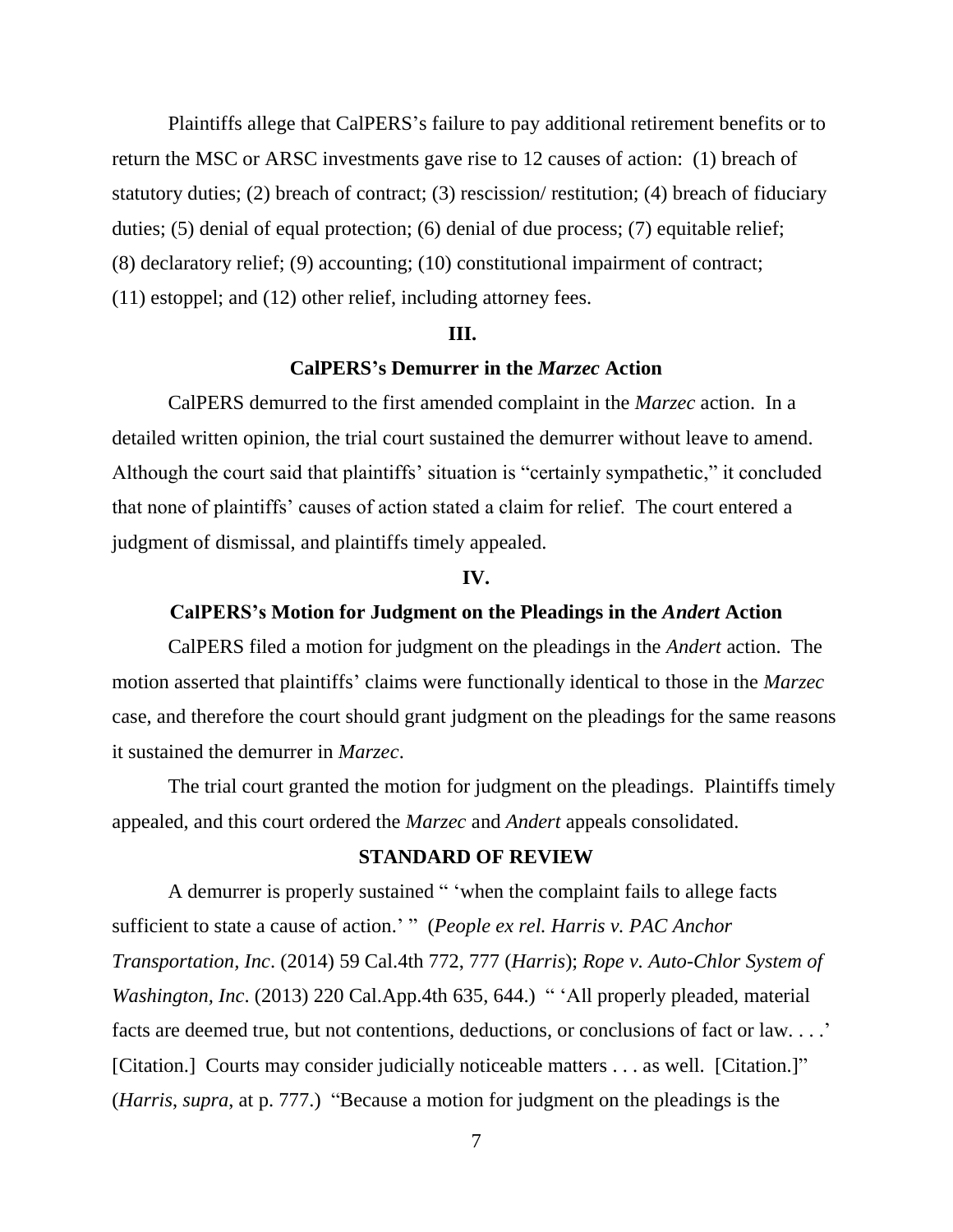functional equivalent of a general demurrer, the same rules apply." (*Hightower v. Farmers* (1995) 38 Cal.App.4th 853, 858.)

"We review an order sustaining a demurrer de novo, exercising our independent judgment as to whether a cause of action has been stated as a matter of law. (*Moore v. Regents of University of California* (1990) 51 Cal.3d 120, 125.) Because a demurrer tests only the legal sufficiency of the pleading, the facts alleged in the pleading are deemed to be true. [Citation.] We do not review the validity of the trial court's reasoning, and therefore will affirm its ruling if it was correct on any theory. (*Ibid*.)" (*Nasrawi v. Buck Consultants LLC* (2014) 231 Cal.App.4th 328, 337.)

### **DISCUSSION**

## **I.**

## **Breach of Statutory Duty (First Cause of Action)**

*A. Preliminary Matters: Plaintiffs' Duty to Identify a Statutory Basis for Their Claim and to Affirmatively Demonstrate Trial Court Error*

Plaintiffs' first cause of action is for breach of statutory duty. Plaintiffs urge that CalPERS has violated California statutory law by "forc[ing] Plaintiffs to involuntarily relinquish all or part of their investment in [MSC and ARSC] which the Plaintiffs contributed for time or service outside their safety employment," and they ask the court to declare that CalPERS failed to pay them all the benefits to which they are entitled. Plaintiffs further ask the court either to "[o]rder CalPERS to pay disabled Plaintiffs a continuing [MSC or ARSC] benefit in addition to Plaintiffs' disability allowance . . . in an amount that provides Plaintiffs the full additional value that CalPERS is obligated to pay under the relevant statutory provisions in the PERL," or in the alternative, to order CalPERS to refund to plaintiffs the sums they paid to purchase MSC or ARSC.

We note as a preliminary matter that although plaintiffs allege breach of a statutory duty—and although the complaint and plaintiffs' appellate briefs discuss myriad provisions of the PERL—we have had some difficulty ascertaining the particular provisions that plaintiffs believe CalPERS breached. That is, although plaintiffs assert that they have a statutory entitlement either to an additional retirement benefit or to a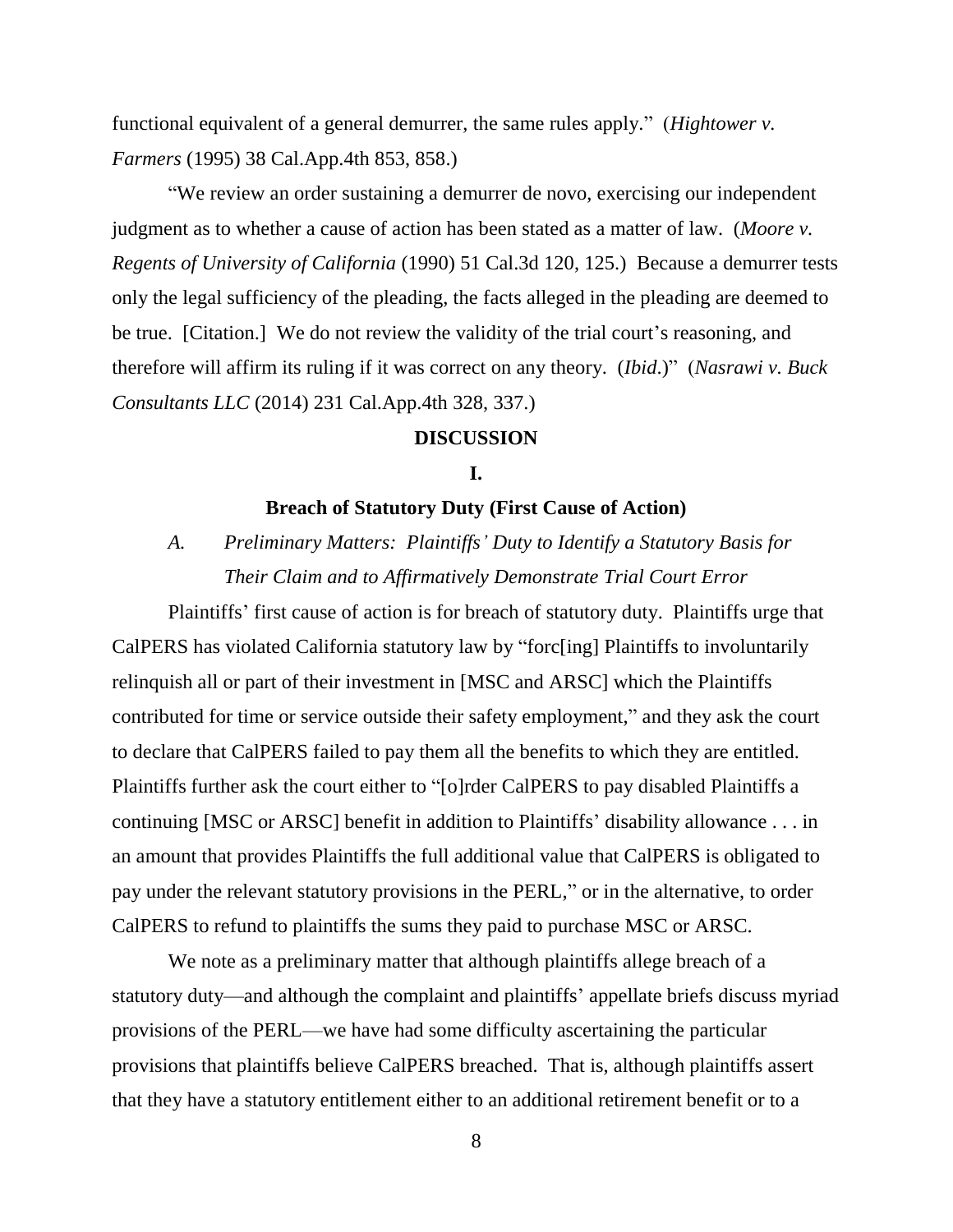refund of the payments they made to purchase MSC or ARSC, they do not clearly identify the provision (or provisions) they contend entitle them to such additional benefits or to a refund.

Plaintiffs' failure to identify clearly the statutory basis for their claim appears to be an intentional choice, not an oversight. Plaintiffs urge that they have no duty to identify the statute they believe CalPERS violated, and they suggest that the trial court "erred when it placed the burden on [plaintiffs]" to "show statutory authority." Instead, plaintiffs say, the trial court "should have placed the burden on CalPERS to show statutory authority" to support their claims.

Plaintiffs' suggestion that they had no burden to identify the statutory provisions they believe CalPERS violated is fundamentally in error. When a plaintiff pleads a violation of a statutory duty by a public entity, "we think it obvious that a litigant seeking to plead the breach of a mandatory duty must specifically allege the applicable statute or regulation. Only by so doing may the public entity be advised of the factual and legal basis of the claim against it." (*Lehto v. City of Oxnard* (1985) 171 Cal.App.3d 285, 292- 293.) If a plaintiff fails to identify the provision of law allegedly violated by the defendant, she "fail[s] to meet her burden of stating and substantiating a legally sufficient claim of unlawfulness." (*Bernardo v. Planned Parenthood Federation of America*  (2004) 115 Cal.App.4th 322, 352.)

For these reasons, it is not enough for plaintiffs to allege the breach of an inchoate statutory duty; instead, they must identify the *particular* statutory provision they contend CalPERS violated. Moreover, as the parties challenging the trial court's determination, it is the plaintiffs' burden "to affirmatively demonstrate error." (E.g., *Consumer Advocacy Group, Inc. v. Kintetsu Enterprises of America* (2007) 150 Cal.App.4th 953, 982.) To do so, plaintiffs must do more than draw our attention to asserted errors in the trial court's reasoning—they must affirmatively demonstrate that they have adequately stated a claim for relief.

With the foregoing in mind, we now turn to the particular statutory section on which plaintiffs' cause of action for breach of statutory duty appears to be based.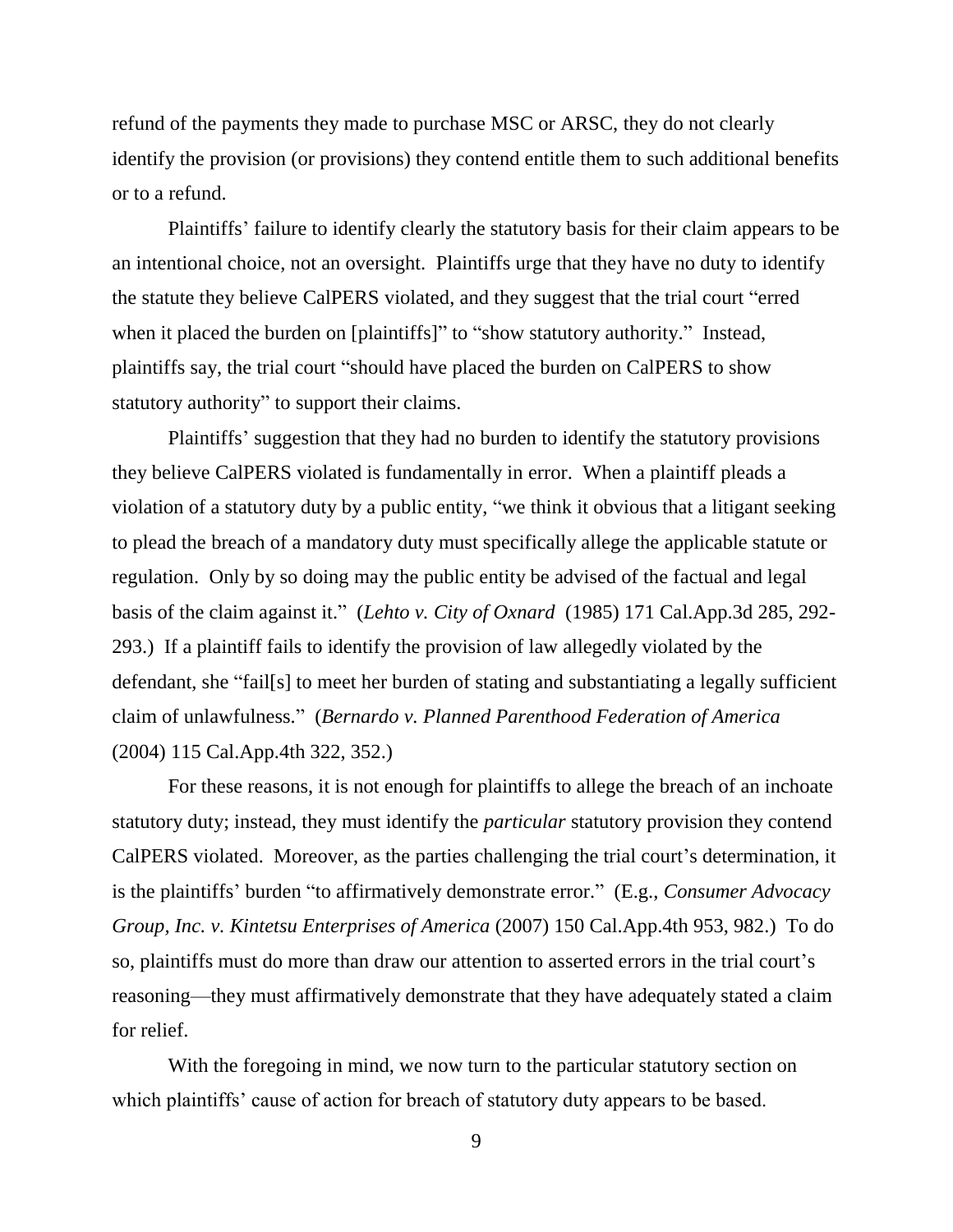# *B. The Relevant Statutory Language Does Not Support Plaintiffs' Interpretation of It*

Although plaintiffs discuss many provisions of the PERL, they identify only one that they contend requires CalPERS to provide them an ARSC or MSC benefit in addition to their disability allowances. That provision is section 21420, which states as follows:

"If a member retired for industrial disability has made contributions in respect to service rendered in a category of membership other than the category in which he or she was at the time he or she suffered the disability or incurred the disease causing his or her retirement for industrial disability, in addition to the disability retirement allowance to which he or she is otherwise entitled under this article, *he or she shall receive an annuity purchased with his or her accumulated normal contributions made in respect to service rendered in the other category of membership*." (Italics added.)

Plaintiffs contend that their purchases of MSC and ARSC were "normal contributions made in respect to service rendered in [another] category of membership" within the meaning of section 21420. Plaintiffs thus urge that, in addition to their disability benefits, they are entitled to annuities purchased with the sums they contributed to purchase MSC and ARSC. They say: "Since military/airtime deposits are made with respect to service prior to and outside the safety job where injured, Section 21420 must (1) exclude military/airtime contributions from funding the IDR under 21418, and (2) provide appellants an additional annuity based on their military/airtime investment."

CalPERS disagrees. It contends that "normal contributions made in respect to service rendered in [another] category of membership" refers to contributions made while employed by a different CalPERS entity or in a different CalPERS classification, *not* to contributions made in connection with non-CalPERS employment. Thus, it urges, plaintiffs are not entitled under section 21420 to annuities purchased with MSC or ARSC payments. We consider these issues below.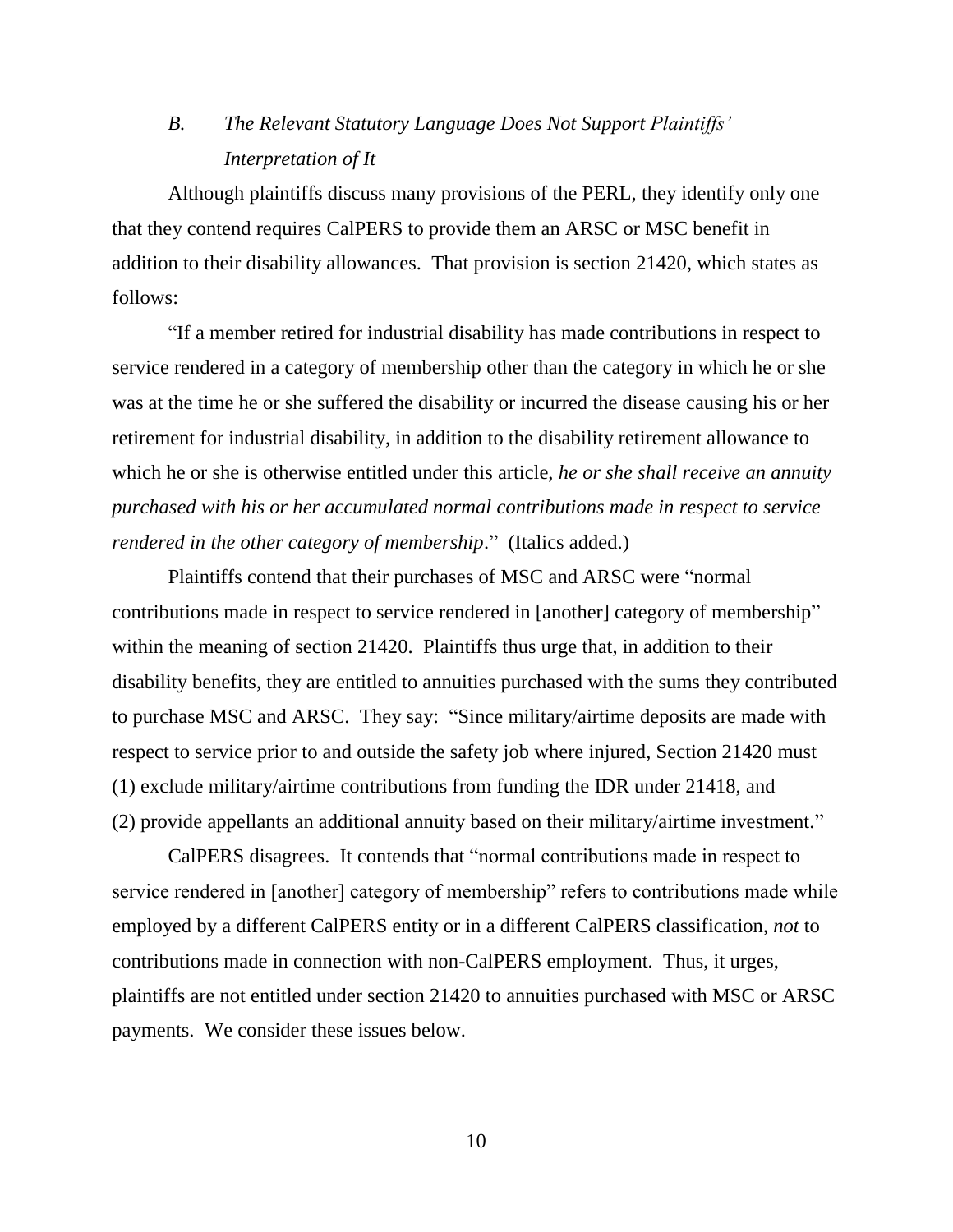### 1. The Statutory Language

We begin by considering the language of section 21420. " 'Under wellestablished rules of statutory construction, we must ascertain the intent of the drafters so as to effectuate the purpose of the law. (*Preston v. State Bd. of Equalization* (2001) 25 Cal.4th 197, 213.) Because the statutory language is generally the most reliable indicator of legislative intent, we first examine the words themselves, giving them their usual and ordinary meaning and construing them in context. (*People v. Lawrence* (2000) 24 Cal.4th 219, 230.) When statutory language is clear and unambiguous, " 'there is no need for construction and courts should not indulge in it.' " (*People v. Benson* (1998) 18 Cal.4th 24, 30, quoting *People v. Overstreet* (1986) 42 Cal.3d 891, 895.)' (*Esberg v. Union Oil Co*. (2002) 28 Cal.4th 262, 268.) [Footnote omitted.]" (*Bernard v. City of Oakland* (2012) 202 Cal.App.4th 1553, 1560-1561.) The interpretation of a statute presents a question of law, which we review de novo. (*Burien, LLC v. Wiley* (2014) 230 Cal.App.4th 1039, 1043; *Apartment Assn. of Los Angeles County, Inc. v. City of Los Angeles* (2009) 173 Cal.App.4th 13, 21.) Further, although pension legislation is to be construed liberally, "this rule 'should not blindly be followed so as to eradicate the clear language and purpose of the statute and allow eligibility for those for whom it was obviously not intended.' (*Neeley v. Board of Retirement* (1974) 36 Cal.App.3d 815, 822.)" (*City of Oakland v. Public Employees' Retirement System* (2002) 95 Cal.App.4th 29, 39.)

As we have said, section 21420 provides that a disability retiree is entitled to an annuity (in addition to a disability allowance) if he or she has made contributions in respect to service rendered in a "*category of membership*" other than the category in which he or she was serving when he or she became disabled. Because the statute thus premises the right to an annuity on a member's service in more than one "category of membership," the meaning of this phrase is central to our analysis.

The phrase "category of membership" appears throughout the PERL, but the PERL does not define it. The statute does, however, define "*member*"—" 'Member' means an employee who has qualified for membership in this system *and* on whose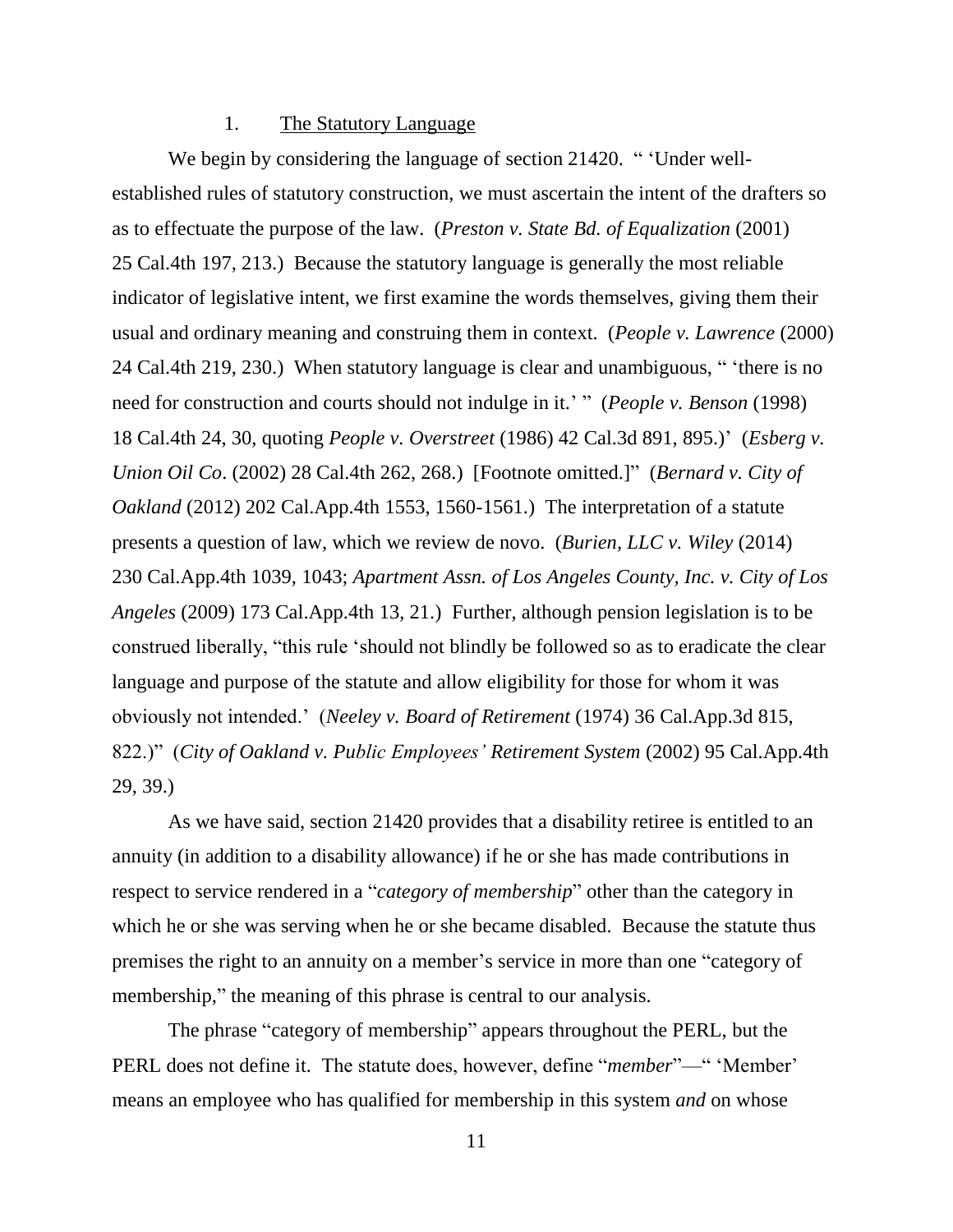behalf an employer has become obligated to pay contributions." (§ 20370, subd. (a), italics added.)

The statute also defines "member *classification*": " 'Member classification' means either of the following: [¶] (a) Miscellaneous member classification, which includes state miscellaneous members, National Guard members, university members, local miscellaneous members, state industrial members, and school members[, or] [ (b) Safety member classification, which includes patrol members, state peace officer/firefighter members, state safety members, and local safety members." (§ 20371.) Subsequent sections of the PERL appear to refer to these classifications as "categor[ies] of membership" and "membership categor[ies]." **5**

Taken together, these sections suggest that a "category of membership" means a job category or classification that has two essential attributes—it (1) qualifies the

 $\overline{a}$ 

**<sup>5</sup>** For example, sections 19816.20, subdivision (a) ["The department shall determine which classes or positions meet the elements of the criteria for the state safety *category of membership* in the Public Employees' Retirement System," italics added], 20046 [" 'Industrial,' in reference to the death or disability of any member of this system who is in a *membership category* under which special benefits are provided by this part because the death or disability is industrial, means disability or death as a result of injury or disease arising out of and in the course of his or her employment as such a member," italics added], 20036 ["In the computation of the disability retirement allowance payable upon the retirement of a member for industrial disability, final compensation shall be determined only with respect to compensation earnable in the *membership category* applicable to the member at the time of the injury or the onset of the disease causing the disability," italics added], 20820 ["Notwithstanding Section 20816, surplus funds credited to the patrol *member category* shall be used to reduce the state employer contribution to this system," italics added], 21353 ["The combined current and prior service pensions for a local miscellaneous member, a school member, a state miscellaneous or state industrial member, or a university member is a pension . . . sufficient, when added to the service retirement annuity . . . to equal the fraction of onefiftieth of the member's final compensation set forth opposite the member's age at retirement, taken to the preceding completed quarter year, in the following table, multiplied by the number of years of current and prior service except service in a *category of membership* other than that of state or state industrial member, local miscellaneous member, school member, or a university member, or service covered under this First Tier retirement formula, with which the member is entitled to be credited at retirement," italics added].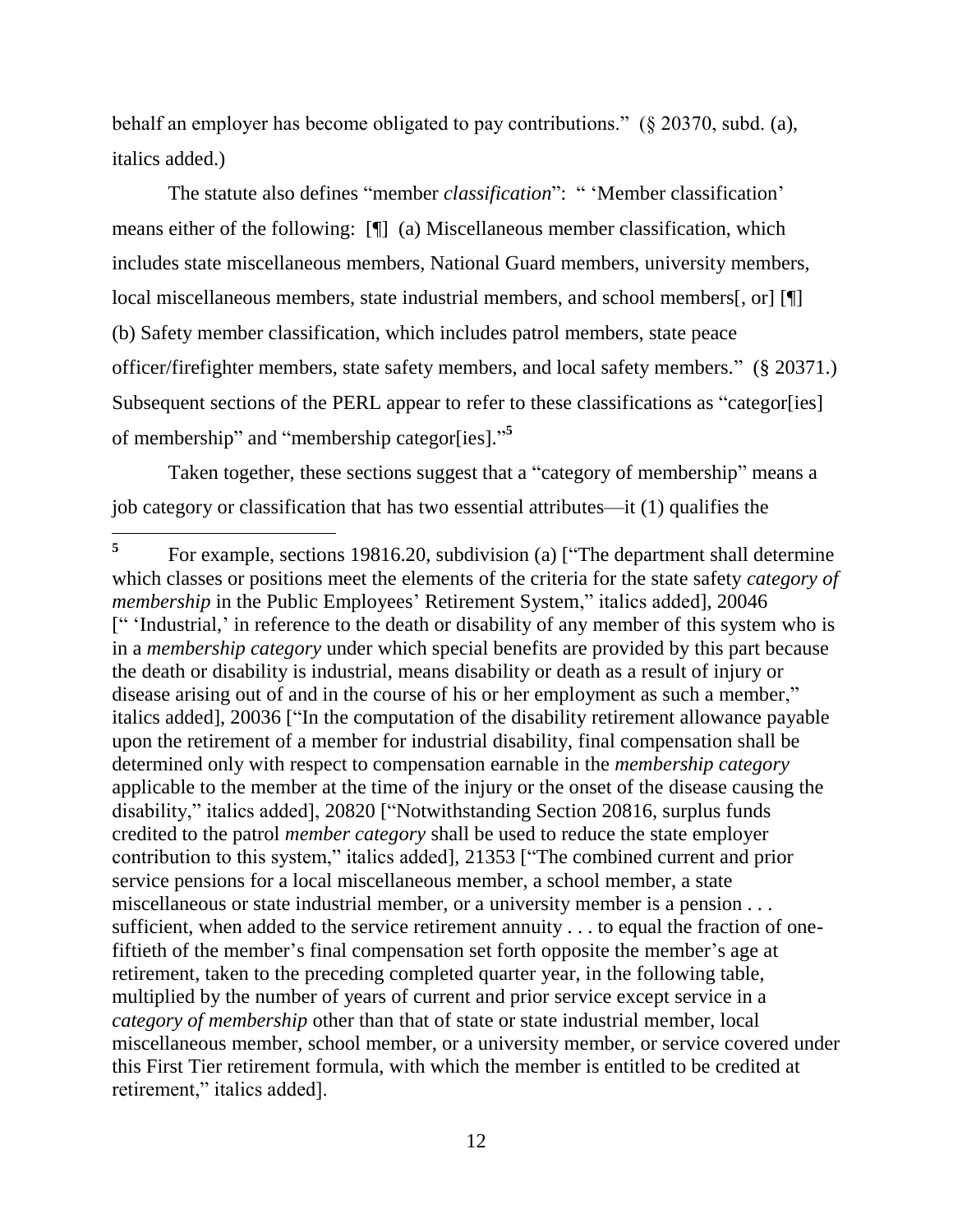individual for membership in the CalPERS system, *and* (2) obligates an employer to pay contributions on the individual's behalf. (§ 20370.) These sections also suggest that "categories of membership" are those specifically described by the statute—i.e., "state miscellaneous members," "National Guard members," "university members," "local miscellaneous members," "state industrial members," "school members," "patrol members," "state peace officer/firefighter members," "state safety members," and "local safety members."

ARSC and MSC do not fall into any of the enumerated statutory categories and do not have either attribute of membership. As we have described, ARSC is a benefit that was offered to some individuals who were already members of CalPERS, *not* a means by which individuals could qualify for CalPERS membership. (§ 20909, subds. (a)  $\&$  (e)(1) [option to purchase ARSC applies only to "members" who are "employed in state service" at the time of the ARSC election], (d) [ARSC "may not be counted to meet the minimum qualifications for service or disability retirement or for health care benefits, or any other benefits based upon years of service credited to the member"].) Moreover, an employee's purchase of ARSC did not obligate an employer to make CalPERS contributions on the employee's behalf. To the contrary, section 21052 provides that if an employee elects to purchase ARSC, it is the *employee*, not the employer, who is required to contribute "an amount equal to the increase in employer liability." (§ 21052.) ARSC, therefore, is not a "category of membership" because it neither qualified an individual for membership in CalPERS nor obligated an employer to make any contributions on that individual's behalf.

The same is true of MSC. Nothing in the PERL suggests that service in the United States military entitles an individual to CalPERS membership—to the contrary, the statute is clear it is the individual's subsequent employment with the State of California or a contracting local public agency that creates the right to such membership. (§§ 21024, 21032.) Thus, although sections 21024 and 21032 permit members to purchase additional service credit based on prior military service, it is the employment by a state or local agency—*not* the military service—that entitles the individual to CalPERS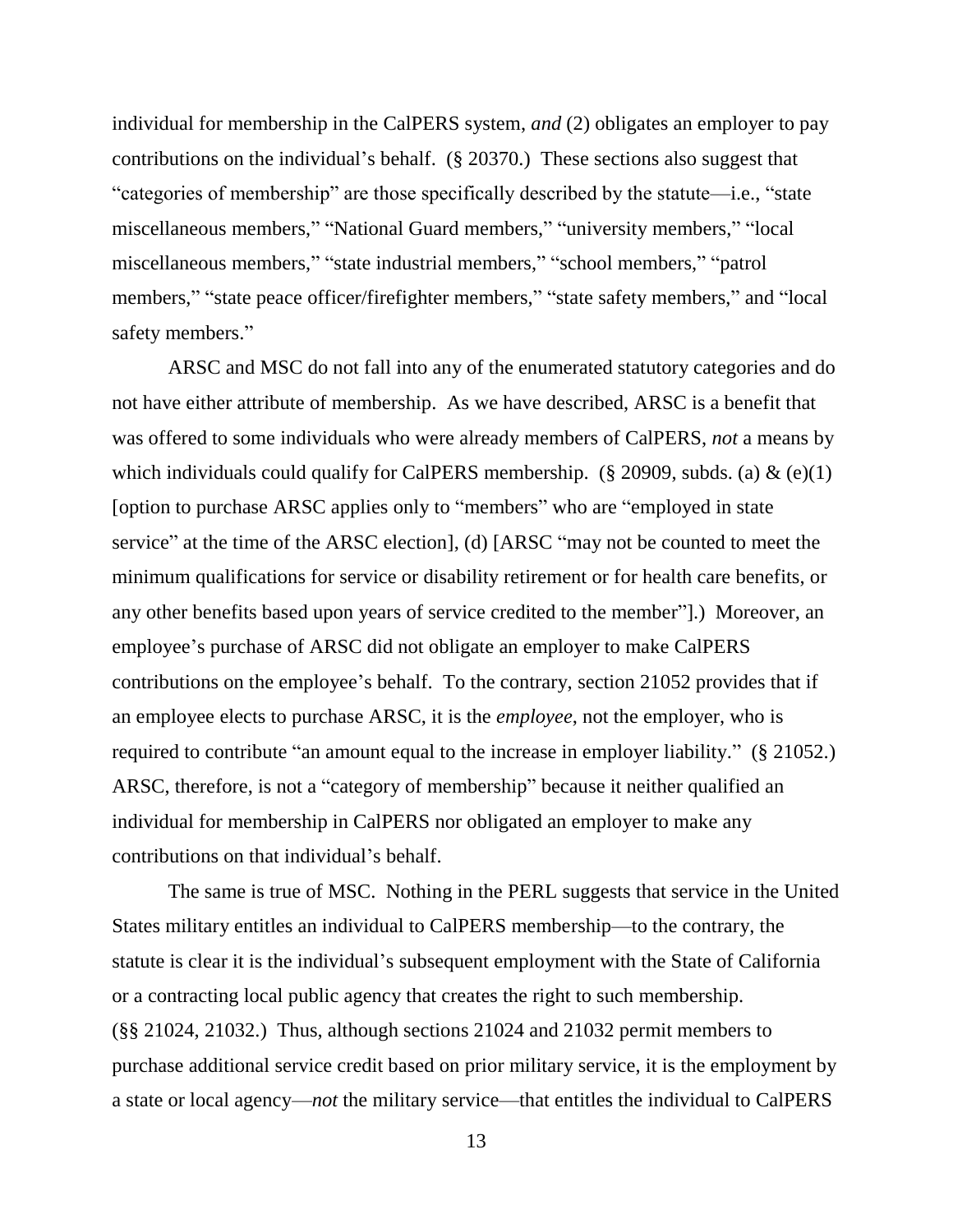membership. And, as with ARSC, it is the *employee*, not the employer, who must contribute "an amount equal to the increase in employer liability." (§ 21052.) MSC, therefore, likewise cannot be a "category of membership" because it neither qualifies an individual for membership in CalPERS nor obligates an employer to make any contributions on that individual's behalf.

The statutory language, therefore, does not support the contention that plaintiffs were entitled to non-disability retirement benefits based on their investment in MSC or ARSC.

## 2. Companion Provisions of the PERL

To interpret statutory language, we look not only to the particular provision at issue, but also to "the statutory scheme of which the statute is a part. [Citation.] We look to the entire statutory scheme in interpreting particular provisions 'so that the whole may be harmonized and retain effectiveness.' [Citation.] 'In the end, we " 'must select the construction that comports most closely with the apparent intent of the Legislature, with a view to promoting rather than defeating the general purpose of the statute, and avoid an interpretation that would lead to absurd consequences.' [Citation.]" ' [Citation.]" (*People v. Plumlee* (2008) 166 Cal.App.4th 935, 940.)

We find section 21037, added in 2003 by Senate Bill 268, instructive. Section 21037, subdivision (a) provides that if a member has elected to purchase additional service credit through installment payments but retires due to disability while making those payments and the additional service credit does not increase the member's retirement allowance, he or she "may elect to cancel the installments prospectively." The section further provides that "[n]o refund of contributions paid in installments prior to the effective date of the member's election may be payable to a member or retired member as a result of an election made by a member pursuant to this section." (*Ibid.*)

The legislative history of this section explained that "[m]ost members who purchase additional service credit receive larger retirement allowances by doing so. However, some members who retire on disability do not realize any benefit increases from their purchases. Upon approval of their disability retirements, many members begin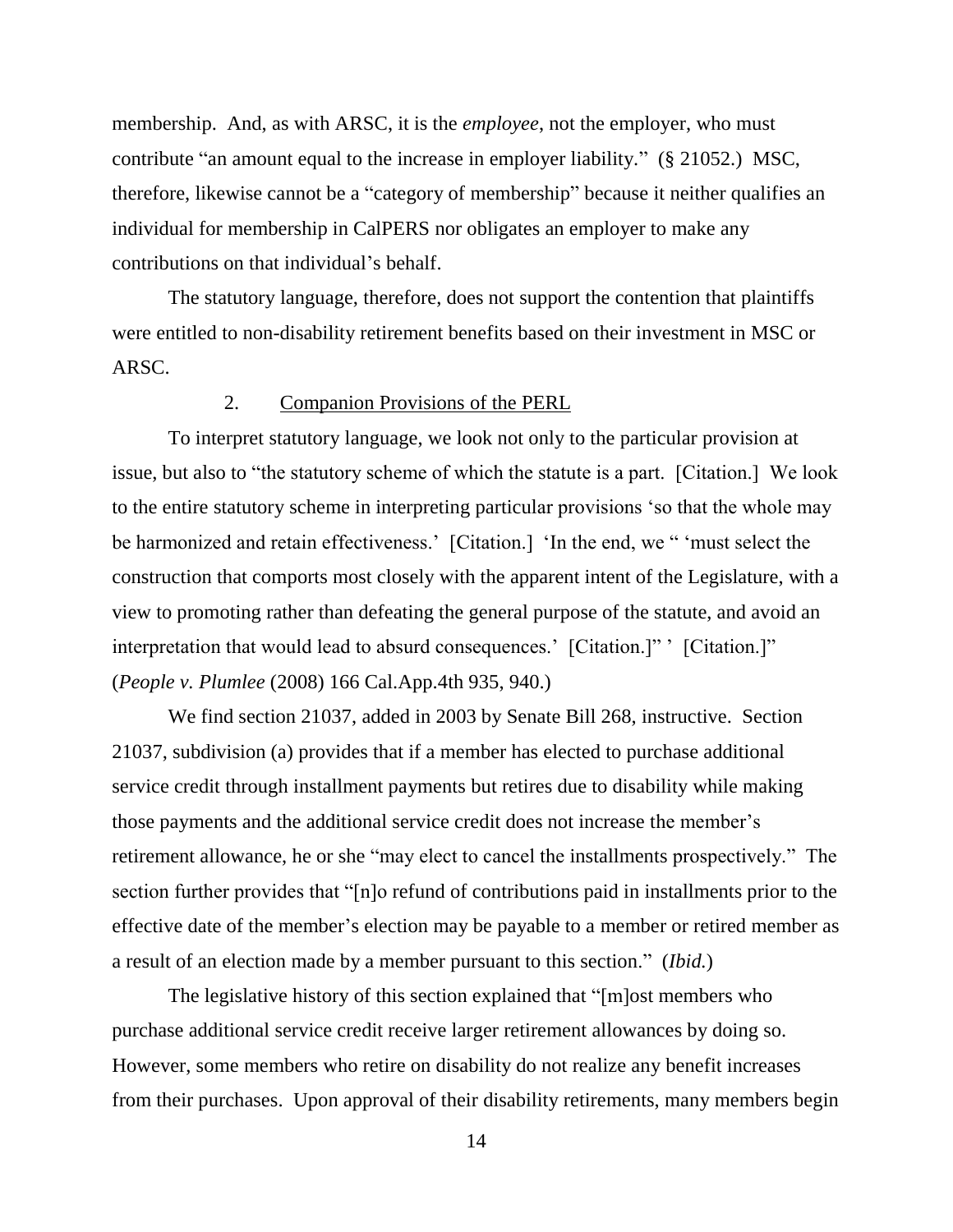receiving a fixed percentage of compensation regardless of age, retirement formula, or accrued service credit. In such cases, the additional service credit they purchased does not improve their retirement benefits." (Assem. Com. on Appropriations, Analysis of Sen. Bill No. 268 (2003-2004 Reg. Sess.).) Nonetheless, under existing law, "[m]embers who elect, prior to becoming disabled, to purchase service credit using payment plans will be required to complete the payment plans regardless of the amounts owed or the fact that they will receive no additional benefits from their purchases." (*Ibid*.) Accordingly, the proposed bill "would allow disabled employees and survivors to stop paying for service credit purchases that will not benefit them . . . . Doing so will help to alleviate financial hardship for public employees and their survivors who have undergone tragedies." (*Ibid*.)

Section 21037 does not control the result in the present case because none of the plaintiffs are seeking through this appeal to cancel installment payments prospectively. **6** Nonetheless, it is relevant to our analysis. Section 21037 and its history make clear that the Legislature was aware that CalPERS was construing the statute in precisely the manner plaintiffs now challenge—i.e., to mean that CalPERS members who became disabled after purchasing service credit would not receive any additional retirement benefits as a result of their service credit purchase. The Legislature chose to address this circumstance by permitting members who purchased service credit with installment payments to suspend payments prospectively only—*not* by providing for a refund of payments already made or offering a disabled retiree an annuity purchased with those payments. If the Legislature had intended a more expansive remedy, we presume it would have said so. (See, e.g., *People v. Griffis* (2013) 212 Cal.App.4th 956, 964-965 [where Legislature did not include requirement in statute, court "must presume that its choice in that regard was intentional"].)

**<sup>6</sup>** As we have said, Andert asked for, and received, permission to suspend his installment payments prospectively. His right to do so therefore is not at issue in this appeal.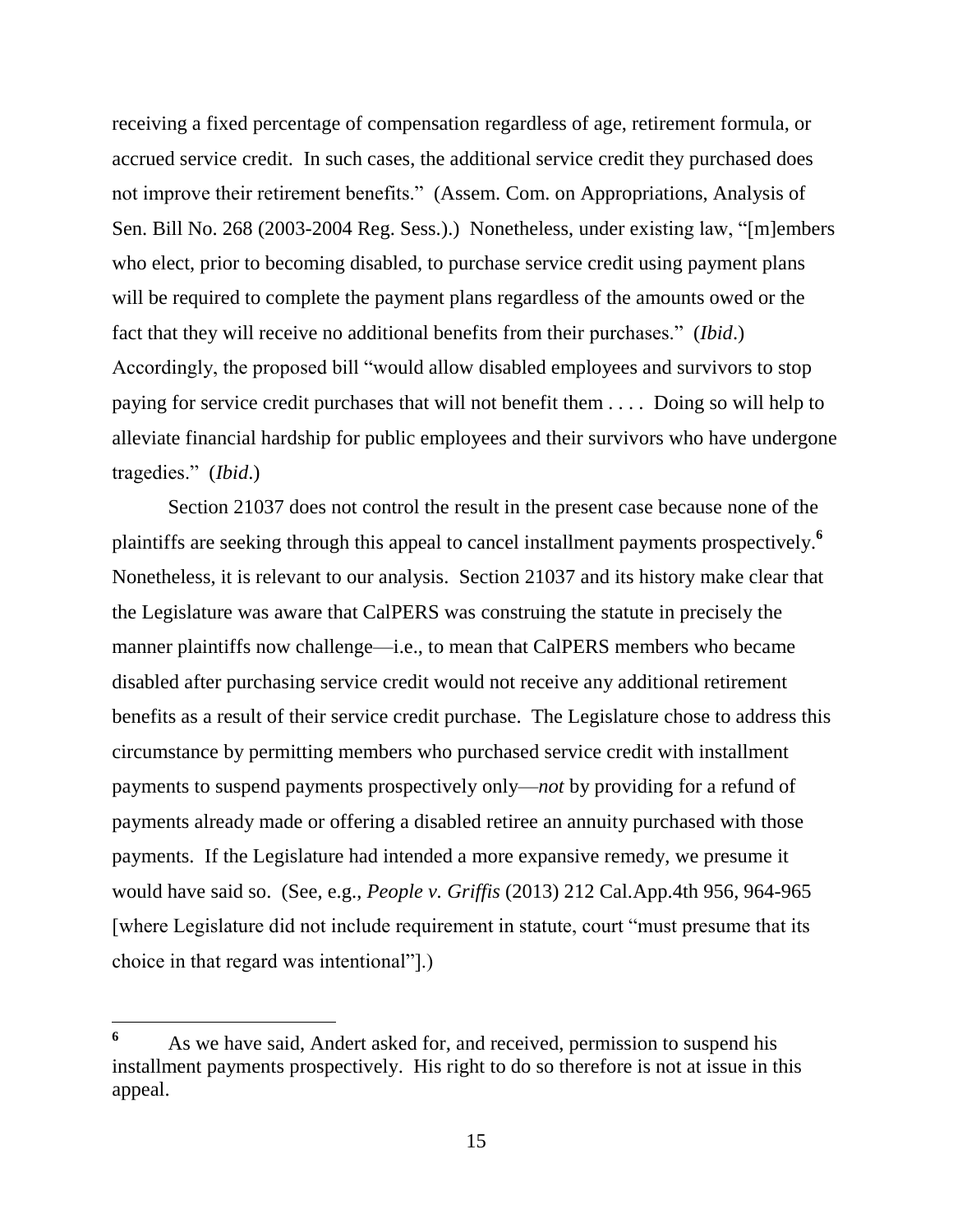### 3. CalPERS's Interpretation of Section 21420

We examine finally the administrative interpretation of the PERL by CalPERS. " "Although not necessarily controlling . . . the contemporaneous administrative construction of [an] enactment by those charged with its enforcement . . . is entitled to great weight, and courts generally will not depart from such construction unless it is clearly erroneous or unauthorized." ' (*People ex. rel. Lungren v. Superior Court* (1996) 14 Cal.4th 294, 309, quoting *Coca-Cola Co. v. State Bd. of Equalization* (1945) 25 Cal.2d 918, 921.)" (*Bernard v. City of Oakland* (2012) 202 Cal.App.4th 1553, 1565 (*Bernard*).)

In the present case, plaintiffs concede that CalPERS has consistently interpreted the PERL to mean that if safety workers take industrial disability retirement before the age of 50, they will be paid "only the statutorily-mandated industrial disability retirement (IDR) allowance in the amount of 50% of their last salary"—whether or not they have previously purchased MSC or ARSC. Although CalPERS's construction of the statutory language at issue is not binding, because CalPERS is the administrative body charged with implementing the PERL, its interpretation is entitled to deference. (See *Bernard*, *supra*, 202 Cal.App.4th at p. 1565.)

### *C.* In re Marriage of Green *Does Not Compel a Different Result*

Plaintiffs contend that their interpretation of the statute is required by the California Supreme Court's recent decision in *In re Marriage of Green* (2013) 56 Cal.4th 1130 (*Marriage of Green*). *Marriage of Green* discussed the division of CalPERS retirement benefits following a marital dissolution; for the reasons that follow, it is not relevant to our analysis.

In *Marriage of Green*, *supra*, 56 Cal.4th 1130, a firefighter (husband) elected during his marriage to purchase four years of military service credit. Husband had completed all of his military service before he married wife, but purchased the MSC through installment payments made with community funds. When husband and wife separated, more than \$11,000 in community funds had been used to purchase the MSC,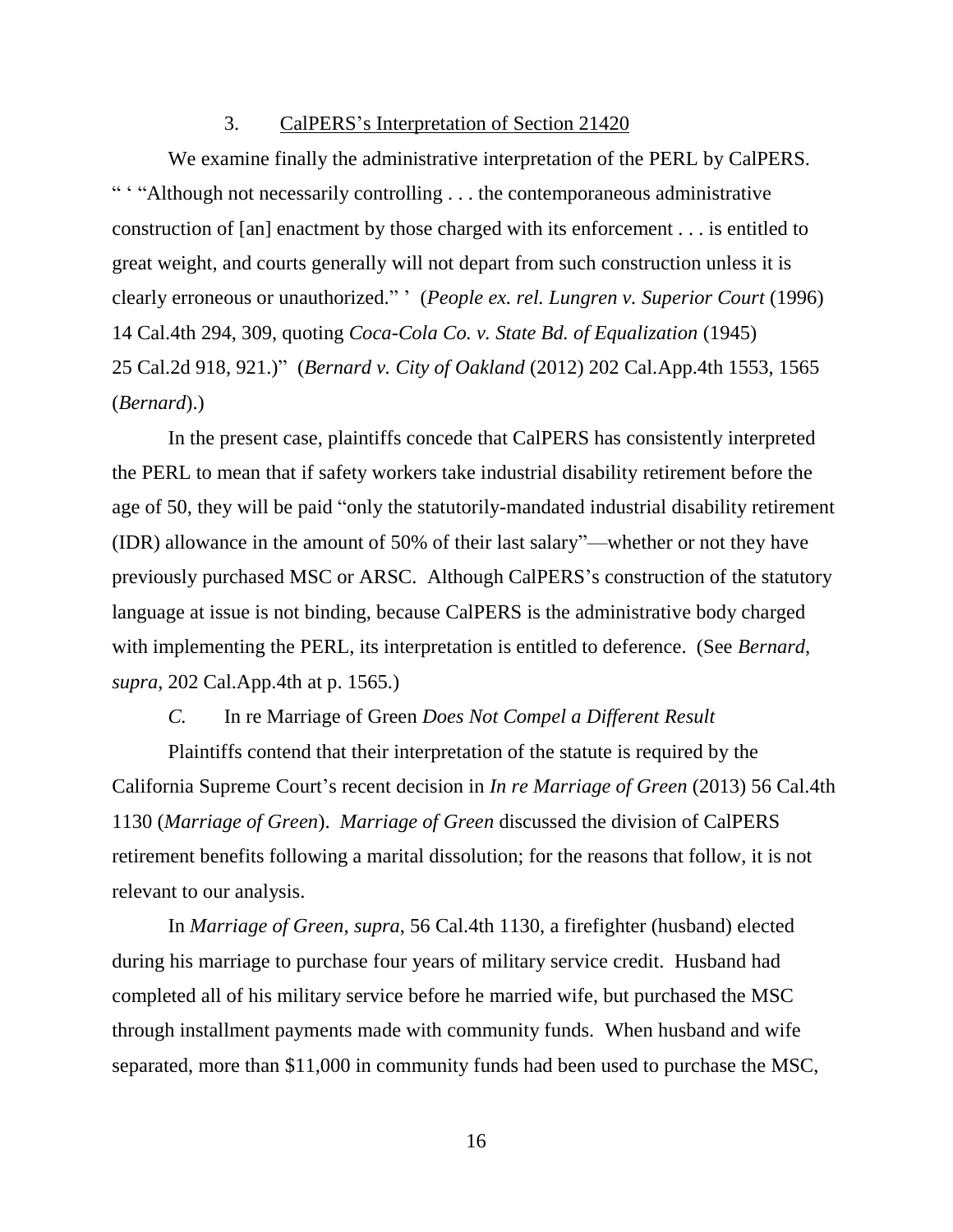but the value of the MSC "substantially exceed[ed] the cost of obtaining it." (*Id*. at p. 1132.)

The court concluded that because the husband rendered his military service before the marriage, the four years of MSC, reduced by the amount of the community's contribution to the cost of purchasing it, were the husband's separate property. (*Marriage of Green*, *supra*, 56 Cal.4th at pp. 1132-1133.) The court explained: "To designate a portion of those four years of credit as community property—as did the Court of Appeal—solely due to the community's contribution towards the required payment gives no weight to husband's premarital service to his country....  $[\P] \dots [\P] \dots$  The [purchase of MSC] 'was possible only as consideration for husband's service' in the United States military—service that predated the marriage. [Citation.] The difference in value [between the value of the MSC and the cost of obtaining it] was not due to what the community contributed—part of the installment payments—but to what the husband brought to the community—his military service. For these reasons, the difference in value between the four years' worth of credit and the cost of obtaining it is husband's separate property, subject to reimbursement for the community's contribution to the cost of obtaining the credit." (*Id*. at pp. 1138-1139.)

*Marriage of Green* is not relevant to any of the issues before us. It addressed the characterization of MSC as community or separate property, an issue not presented here, and it did not discuss either industrial disability benefits or section 21420. It therefore does not guide our analysis.

Plaintiffs urge that *Marriage of Green* is relevant because it "denies CalPERS any authority to transform the military/airtime investments into 'service' or 'normal contributions' in the safety job worked at the time of deposit." We do not agree. As we have said, the central issue before us is whether MSC or ARSC is a "category of membership"—a question that *Marriage of Green* neither addresses nor decides. We also reject plaintiffs' suggestion that *Marriage of Green* is relevant because it addresses "the question of when benefits attributable to purchased service credits arise." Again, the issue before us is not *when* credit arises, but whether MSC or ARSC is a "category of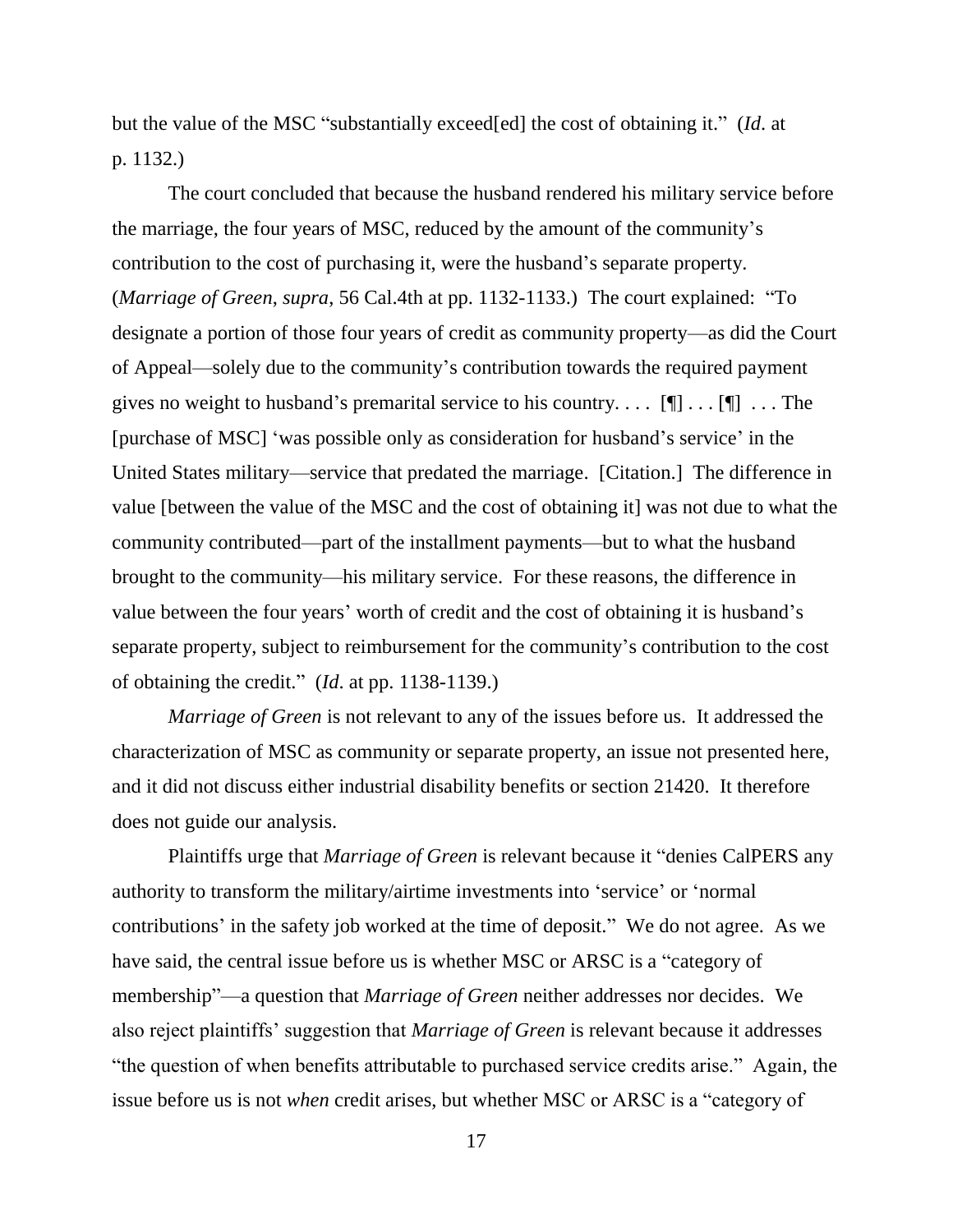membership," thus triggering the application of section 21420. Because *Marriage of Green* does not address this issue, it cannot guide our analysis.

For all of the reasons discussed above, we conclude that the trial court properly sustained CalPERS's demurrer to the first cause of action for breach of statutory duty.

### **II.**

### **Breach of Contract (Second Cause of Action)**

Plaintiffs' second cause of action is for breach of contract. Plaintiffs allege that the MSC and ARSC contracts contained a promise by CalPERS "to provide Plaintiffs with increases in their future allowance if Plaintiffs purchased [MSC or ARSC]." Plaintiffs further allege that CalPERS breached those contracts "by failing to pay in full the [MSC or ARSC] benefit, including (i) failing to pay an additional benefit (including the contracted additional [MSC or ARSC] benefit) in the full amount above the disability entitlement and/or (ii) failing to refund the Plaintiffs' lump sum and installments payments, including with interest."

## *A. General Principles of Contract Interpretation at the Demurrer Stage*

"When reviewing whether a plaintiff has properly stated a cause of action for breach of contract, we must determine whether the alleged agreement is 'reasonably susceptible' to the meaning ascribed to it in the complaint. (*Hervey v. Mercury Casualty Co*. (2010) 185 Cal.App.4th 954, 964.) ' "So long as the pleading does not place a clearly erroneous construction upon the provisions of the contract, in passing upon the sufficiency of the complaint, we must accept as correct plaintiff's allegations as to the meaning of the agreement." [Citation.]' (*Aragon-Haas v. Family Security Ins. Services, Inc*. (1991) 231 Cal.App.3d 232, 239 (*Aragon-Haas*); see also *Connell v. Zaid* (1969) 268 Cal.App.2d 788, 795 ['in considering a pleading attacked by general demurrer,' plaintiff's ' "construction of . . . [the contract] should be accepted, if such construction be reasonable" '].)" (*Klein v. Chevron U.S.A., Inc*. (2012) 202 Cal.App.4th 1342, 1384- 1385 (*Klein*).) Thus, to survive demurrer, plaintiffs need only set forth a reasonable interpretation of their MSC or ARSC contracts.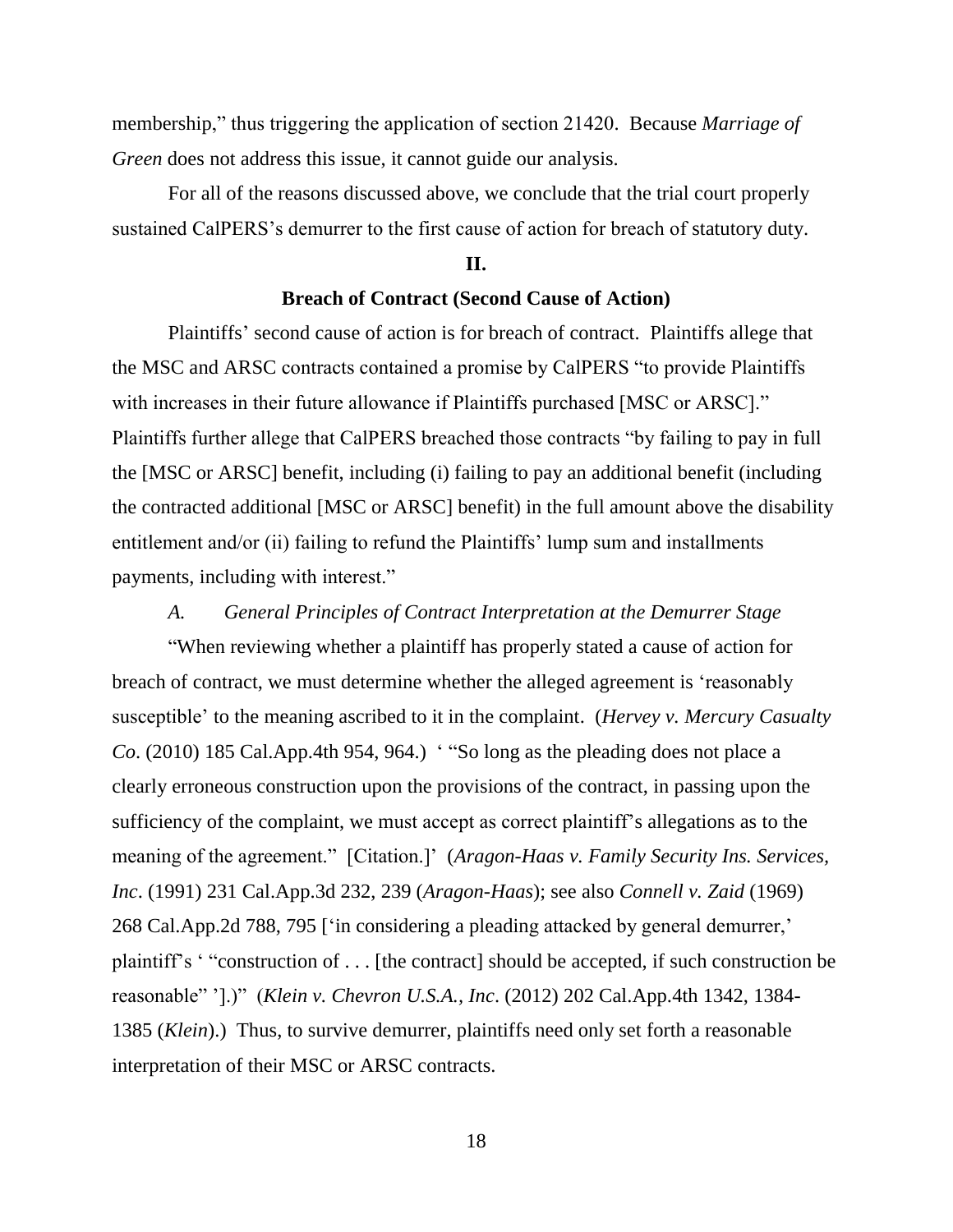"The fundamental goal of contract interpretation is to give effect to the mutual intention of the parties as it existed at the time they entered into the contract. [Citations.] That intent is interpreted according to objective, rather than subjective, criteria. [Citation.] When the contract is clear and explicit, the parties' intent is determined solely by reference to the language of the agreement. (Civ. Code, §§ 1638 ['language of a contract is to govern its interpretation, if the language is clear and explicit, and does not involve an absurdity'], 1639 ['[w]hen a contract is reduced to writing, the intention of the parties is to be ascertained from the writing alone, if possible'].) The words are to be understood 'in their ordinary and popular sense.' (Civ. Code, § 1644.)" (*Klein*, *supra*, at p. 1385.)

## *B. The Contract Language*

Although plaintiffs assert that the MSC and ARSC contracts contained CalPERS's promises to increase plaintiffs' future retirement benefits, plaintiffs do not identify the particular language they believe contains such promises. Accordingly, we have independently reviewed the entirety of each of the plaintiffs' contracts.

Each plaintiff entered a slightly different contract, but the language of each contract is substantially similar. Each contract has two parts: (1) a letter from CalPERS to the plaintiff, offering the option to purchase additional service credit, and (2) a letter from the plaintiff to CalPERS, accepting the offer and identifying how the purchase would be made. Marzec's contract is illustrative. His offer letter states as follows:

| "COST INFORMATION          |                               |
|----------------------------|-------------------------------|
| "Service Credit Type:      | Public Agency Military        |
| "Lump Sum Cost:            | \$23,709.22                   |
| "ESTIMATED MONTHLY PENSION | \$642.30 if you retire at Age |
| <b>INCREASE:</b>           | $50*$                         |

"Dear Robert Marzec:

"CalPERS has received confirmation of your intent to purchase your Public Agency Military. Upon further review of your request, it has been determined that you are eligible to purchase this additional service credit. . . . If elected, this service will be credited to your retirement account as shown below: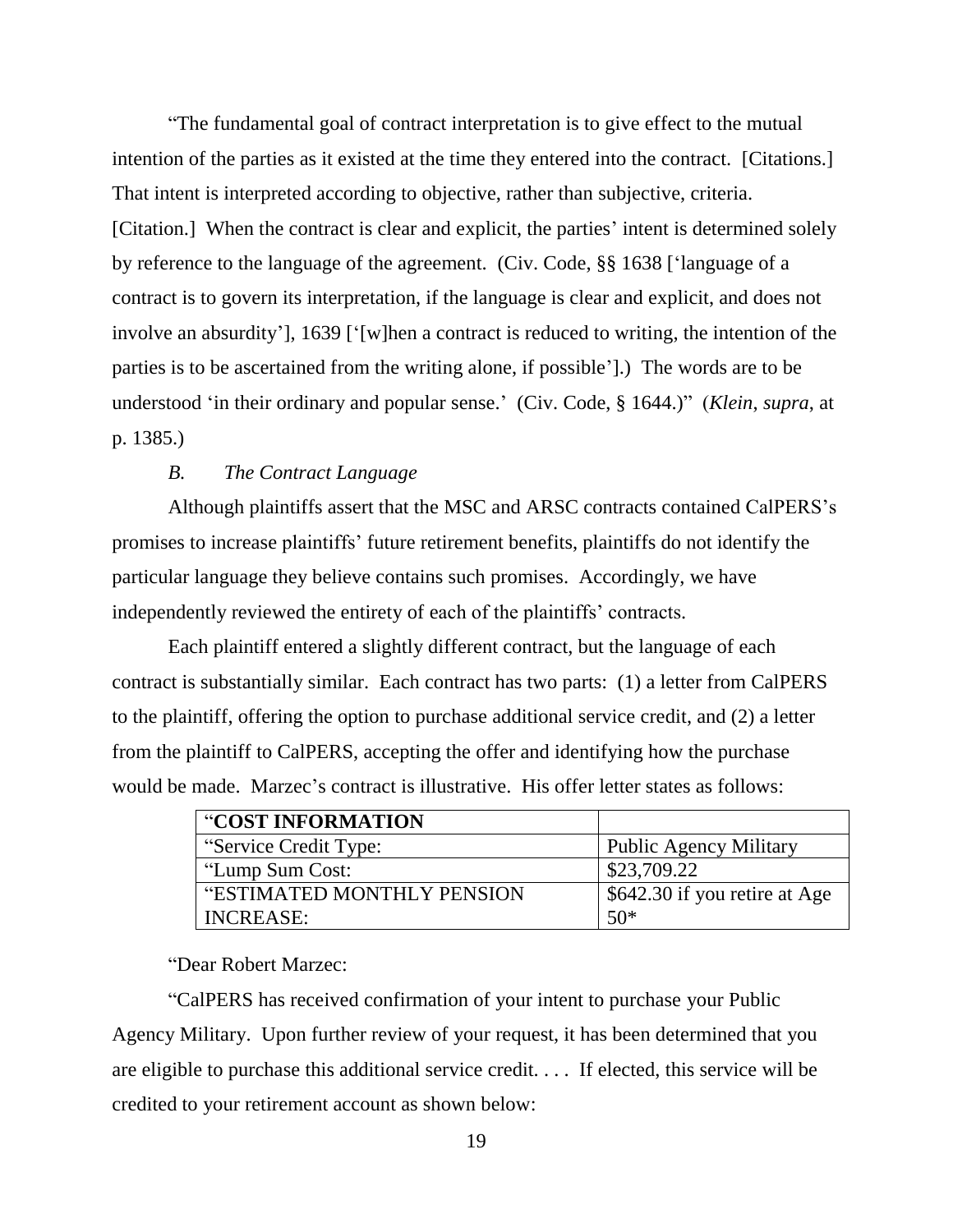| <b>Employer Name</b> | <b>Retirement</b>          | Category            | <b>Year(s) of Service</b> |
|----------------------|----------------------------|---------------------|---------------------------|
|                      | <b>Formula</b>             |                     | <b>Credit</b>             |
| City of Stockton     | 3% @ Age 50 (PA<br>Safety) | <b>Local Police</b> | 4.000                     |
| <b>Total Service</b> |                            |                     | 4.000                     |

## "**ESTIMATED MONTHLY PENSION INCREASE**

"The estimated monthly pension increase information was calculated using the monthly payrate shown above based upon the highest monthly retirement pension option. This amount is only an **ESTIMATE**; whereas, your actual retirement allowance will be based upon your average payrates.

"For **SAFETY MEMBERS** purchasing additional safety service, keep in mind that the percentage of retirement allowance to which you will be entitled under the Safety formula is limited to a percentage of your average CalPERS compensation at the time of retirement. The estimated monthly pension increase shown above takes your current posted service and benefit cap into consideration.

"\*If you are considering a **DISABILITY RETIREMENT**, this additional service credit may not benefit you. Please request a retirement estimate with and without this additional service credit by submitting a CalPERS Retirement Allowance Estimate Request Form (MSD 470) along with a copy of this cover letter. If you need additional information or retirement counseling, please contact CalPERS at (888) 225-7377.

## "**Next Step:**

. . .

"● If you are not interested in purchasing the additional service credit at this time, no response is needed. You may request to purchase this service credit anytime prior to your retirement date.

"● If you wish to purchase the additional service credit, please complete, sign and return the enclosed Election to Purchase Service Credit form to the address shown above. The Election to Purchase Service Credit form is irrevocable and must be returned within 30 days."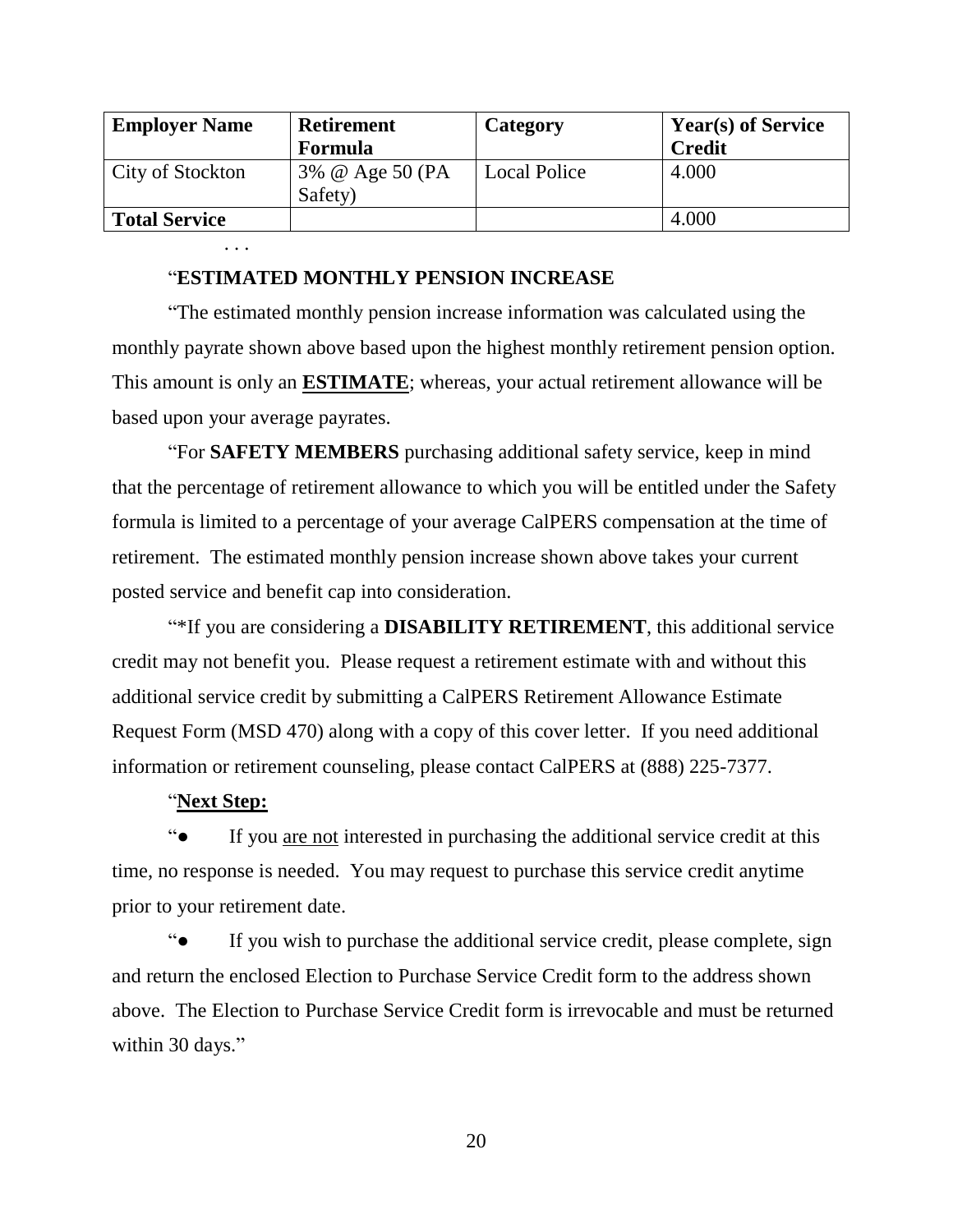Marzec accepted CalPERS's offer to purchase additional service credit by signing and returning an "Election to Purchase Service Credit" form. In relevant part, the election form said:

"You [CalPERS] informed me on September 17, 2004 of my right to elect to contribute and receive service credit for my Public Agency Military from CalPERS. . . . [¶] . . . I hereby elect to purchase and receive additional service credit under the provisions of law and I enclose \$23,709.22. . . .

 $\lceil \mathbb{N} \rceil \cdot \ldots \rceil$ 

# "**I UNDERSTAND THIS ELECTION IS IRREVOCABLE.**" **7**

# *C. Plaintiffs' Proposed Interpretation of the Contracts Conflicts with Their Plain Meaning*

As we have said, plaintiffs allege that the contracts contained a promise by CalPERS "to provide Plaintiffs with increases in their future allowance if Plaintiffs purchased [MSC or ARSC]." In other words, plaintiffs seem to suggest that CalPERS offered, and plaintiffs accepted, a guaranteed future income stream in the amounts estimated in the offer letters. For example, as to plaintiff Marzec, plaintiffs assert that "CalPERS promised Marzec that he would increase his monthly retirement benefit by 12% by investing funds to obtain credit for 4 years he served in the U.S. Marines."

The contractual language does not support this construction. The offer letters told plaintiffs they were eligible to purchase "*additional service credit*," and that if they elected to do so, "this service will be credited to *your retirement account as shown below*." (Italics added.) Robert Marzec, for example, was advised that his additional service would be credited to his retirement account with the City of Stockton, in the category "local police," subject to the retirement formula " $3\%$   $\omega$  Age 50 ([Public Agency] Safety)." CalPERS's offer, therefore, was not for a guaranteed future income

**<sup>7</sup>** Plaintiff Slaughter's offer letter contains somewhat different language with regard to disability retirement benefits: "For **DISABILITY RETIREMENTS OR SAFETY MEMBERS,** if you would like an estimate of the cost benefit of this service credit, please contact CalPERS . . . ."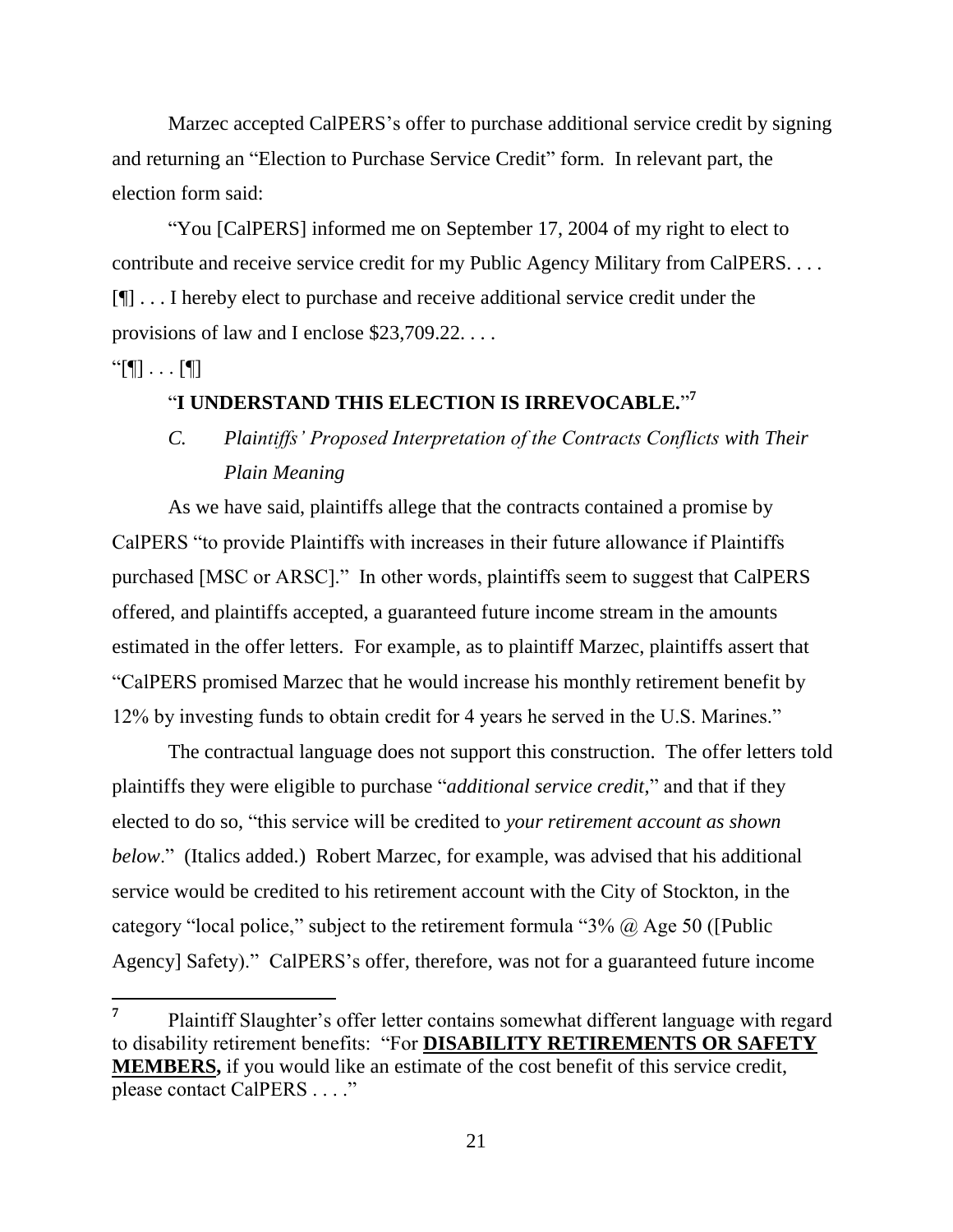stream, as plaintiffs seem to suggest, but rather for "additional service credit" associated with a particular employer (City of Stockton), employment category (local police), and retirement formula (3% @ Age 50).

Further, although the offer letters identify an "estimated monthly pension increase" for each plaintiff, they nowhere suggest that a pension increase is promised or guaranteed. To the contrary, the offer letters say that each projected increase "is only an **ESTIMATE**." (Emphasis in original.) In addition, the offer letters state that (1) the projected increases assume retirement "*at Age 50*," and (2) if plaintiffs take a disability retirement, "*this additional service credit may not benefit you*." (Italics added.)

Taken together, therefore, this language is not reasonably susceptible to the meaning plaintiffs ascribe to it: That they were "promised" a pension increase if they purchased MSC or ARSC, even if they retired *before* age 50, and even if they took a disability retirement. Accordingly, plaintiffs have not stated a claim for breach of contract, and the demurrer to that cause of action was properly sustained.

### **III.**

## **Rescission (Third Cause of Action)**

### *A. Cause of Action and Demurrer*

Plaintiffs' third cause of action is for rescission. It asserts that plaintiffs are entitled to rescind their MSC/ARSC contracts because CalPERS "induce[d] Plaintiffs to contract . . . on the explicit and implicit promise that their retirement benefits will increase" and "[did] not disclose the risk of loss if the Plaintiff [became] disabled." Plaintiffs assert that through a variety of member publications, CalPERS described MSC and ARSC as a way to "increase" a member's retirement benefit, without disclosing "a risk of loss of [MSC or ARSC] if a Member takes IDR." Further, CalPERS publications "do not disclose that because CalPERS accounts for, characterizes, or otherwise treats the Members' contributions or investment in [MSC or ARSC] as 'normal contributions' associated with the job that the Member holds at the time that he or she purchases the optional benefit, CalPERS can seize or fail to credit the investment, fail to pay an additional annuity, and in effect transfer the investment to the employer." Plaintiffs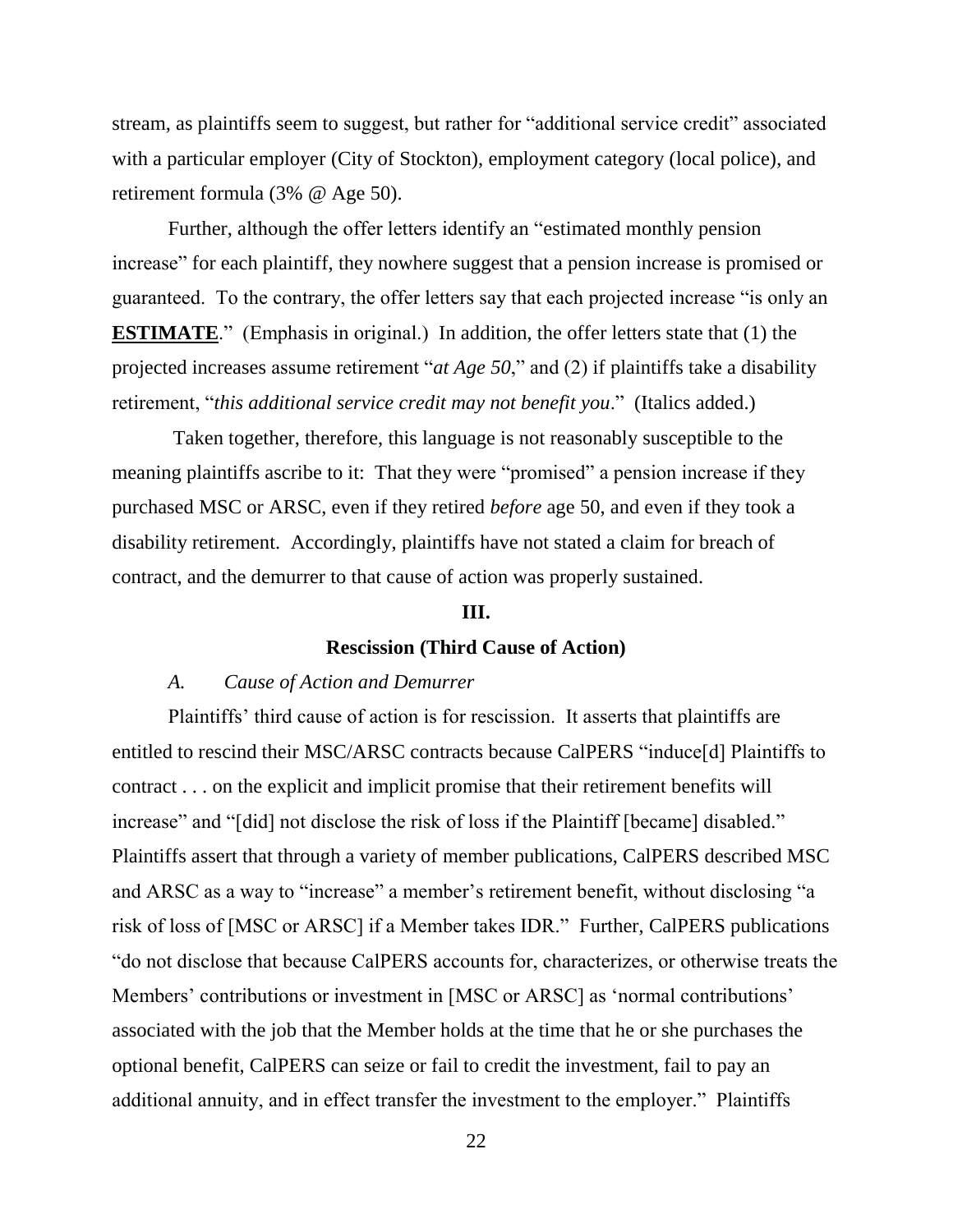allege that their consent therefore was given under a mistake of fact or law, or was induced by fraud, and the contracts are unlawful, contrary to public policy, and substantively and procedurally unconscionable. Plaintiffs "offer to restore everything of value which the Plaintiffs have received from CalPERS under the contract upon condition that CalPERS do likewise."

CalPERS's demurrer to the rescission cause of action conceded that a pension system has a duty to " 'fully inform' " a member of retirement options. CalPERS urged, however, that the court should examine the language of CalPERS's disclosures "alleged in or attached to the FAC," and on that basis conclude that CalPERS "fully disclosed to Plaintiffs that they might not benefit from their service credit purchases."

The trial court sustained the demurrer to this cause of action, concluding that "[t]he service credit packets clearly disclosed that 'this additional service credit may not benefit' employees who 'are considering DISABILITY RETIREMENT' rather than service retirement. . . . Although Plaintiffs contend that the loss of their permissive service credits 'violates their reasonable expectations at the time of contracting,' this is not possible because the contract discloses that the credits may be lost upon disability retirement."

### *B. Elements of Rescission*

" 'A contract is extinguished by its rescission.' (Civ. Code, § 1688.) 'Rescission not only terminates further liability but restores the parties to their former position by requiring each to return whatever he or she received as consideration under the contract, or, where specific restoration cannot be had, its value. [Citations.]' (1 Witkin, Summary of Cal. Law (10th ed. 2005) Contracts, § 926, p. 1023.) The court does not rescind contracts but only affords relief based on a party-effected rescission. Both the grounds for rescission and the means by which parties may rescind their contract are governed by statute. (See Civ. Code, § 1688 et seq.)" (*Estate of Wong* (2012) 207 Cal.App.4th 366, 382-383.)

The circumstances that entitle a party to rescind are set forth in Civil Code section 1689. Subdivision (b) provides that a contracting party may unilaterally rescind the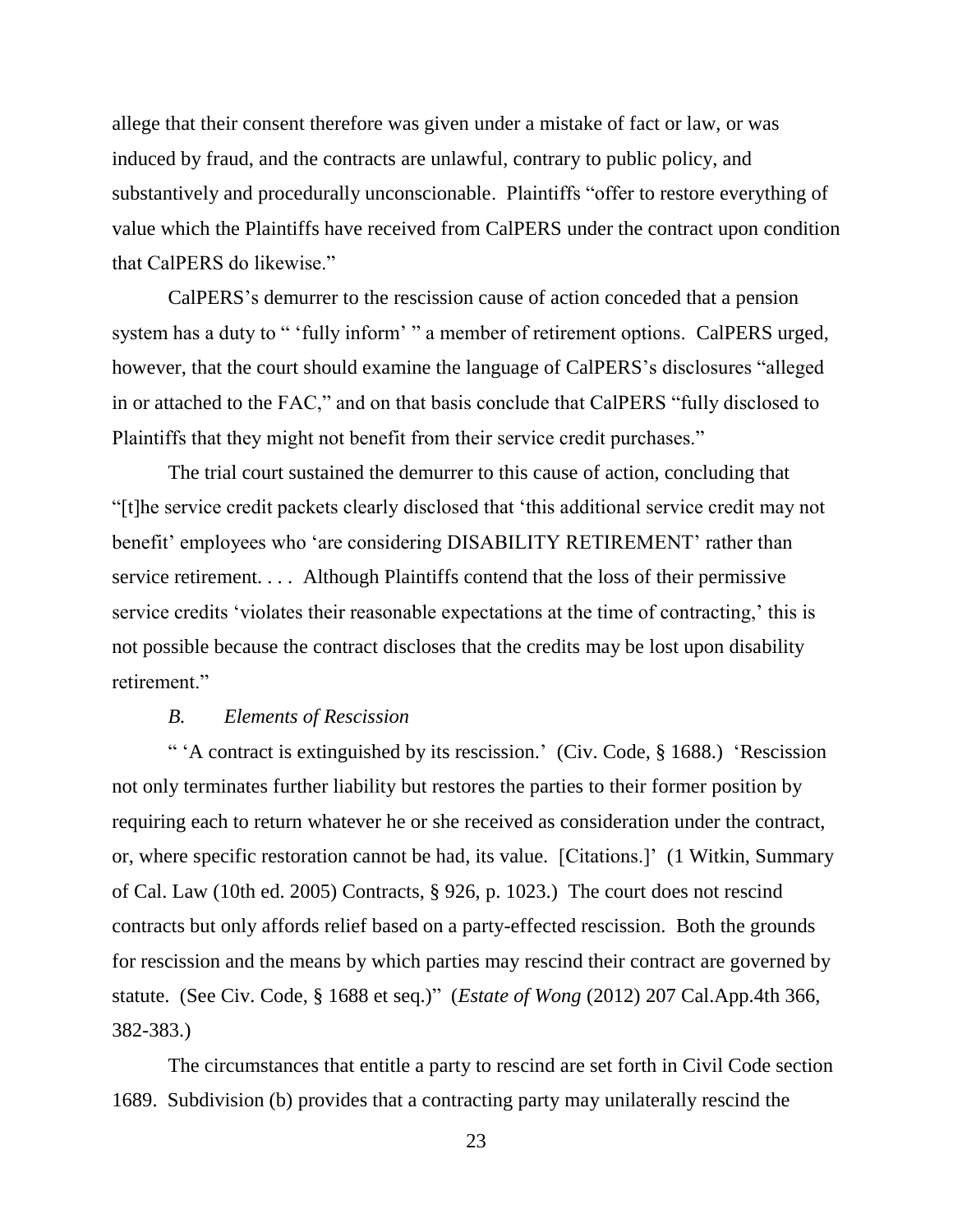contract if: (1) "the consent of the party rescinding . . . was given by mistake, or obtained through duress, menace, fraud, or undue influence, exercised by or with the connivance of the party as to whom he rescinds, or of any other party to the contract jointly interested with such party," (2) "the consideration for the obligation of the rescinding party fails, in whole or in part, through the fault of the party as to whom he rescinds," (3) "the consideration for the obligation of the rescinding party becomes entirely void from any cause," (4) "the consideration for the obligation of the rescinding party, before it is rendered to him, fails in a material respect from any cause," (5) "the contract is unlawful for causes which do not appear in its terms or conditions, and the parties are not equally at fault," or (6) "the public interest will be prejudiced by permitting the contract to stand."

## *C. Plaintiffs Have Stated a Cause of Action for Rescission*

Contrary to the trial court, we conclude that plaintiffs have stated a cause of action for rescission. "In considering whether a demurrer should have been sustained, 'we accept as true the well-pleaded facts in the operative complaint.' " (*Beacon Residential Community Assn. v. Skidmore, Owings & Merrill LLP* (2014) 59 Cal.4th 568, 571.) Thus, at the demurrer stage plaintiffs were required only to *plead*—not to *prove—*a cause of action for rescission.

The trial court sustained the demurrer because it concluded that the contract language (discussed above) was adequate to put plaintiffs on notice that if they took a disability retirement, they might not benefit from their purchase of MSC or ARSC. Plaintiffs' cause of action for rescission, however, does not depend on the language of the contracts, but on the totality of CalPERS's disclosures to its members. Plaintiffs assert that as a result of those disclosures, their consent to the contracts was induced by mistake of fact and law, fraud, and undue influence, and enforcement of the contracts would be contrary to public policy. Because at the demurrer stage we accept these allegations as true, the demurrer to the third cause of action should have been overruled.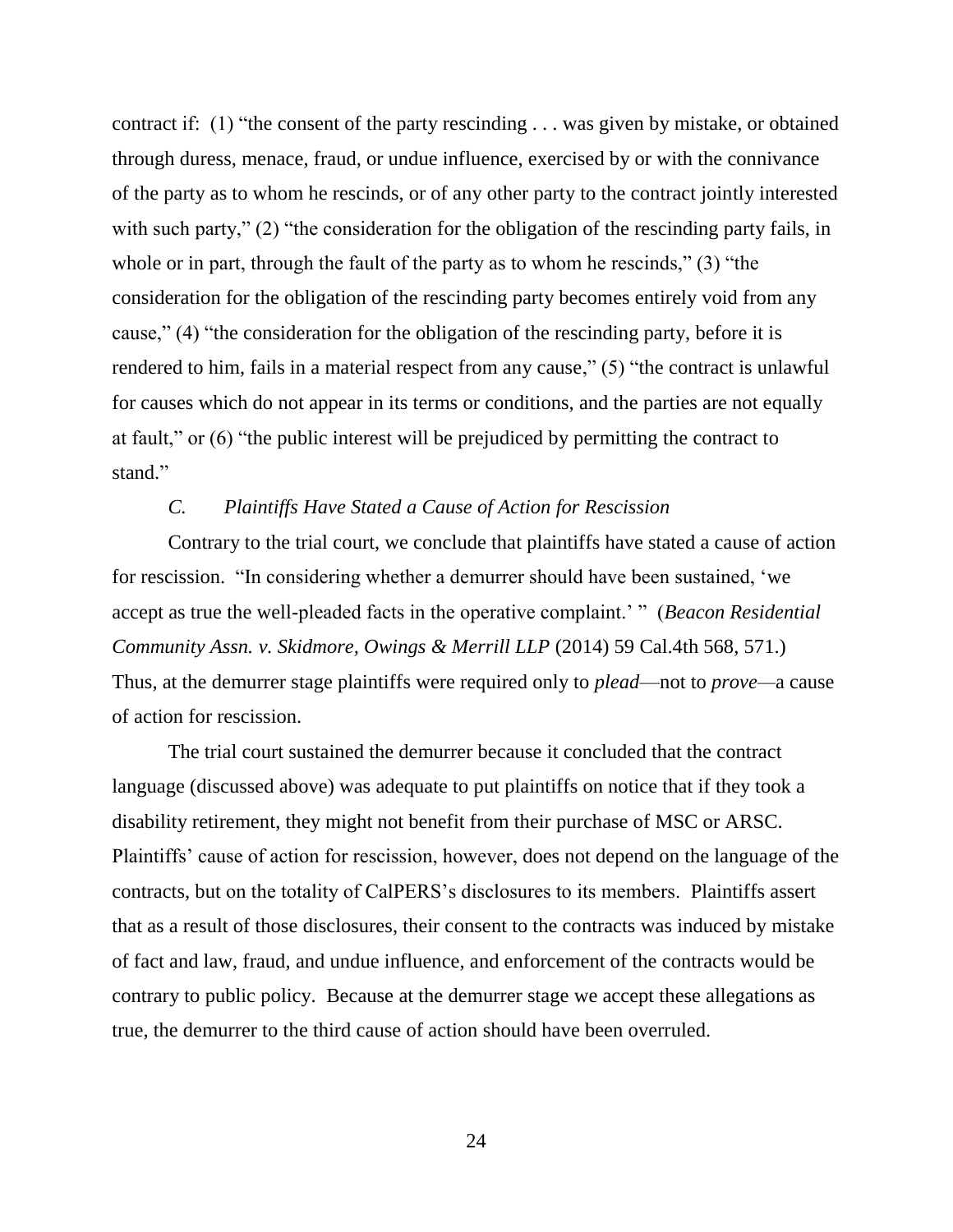#### **IV.**

### **Breach of Fiduciary Duty (Fourth Cause of Action)**

Plaintiffs' fourth cause of action alleges breach of fiduciary duty. The complaint alleges that CalPERS is a fiduciary and, as such, owed plaintiffs a duty to disclose the potential risks associated with purchasing MSC or ARSC. The complaint further alleges that CalPERS failed adequately to disclose those risks—i.e., that CalPERS's publications and other communications with plaintiffs did not advise them of the risk of forfeiting MSC or ARSC investments if plaintiffs took an industrial disability retirement, rather than a service retirement.

On appeal, plaintiffs contend that the trial court "wrongly made factual determinations on demurrer that the text in CalPERS'[s] military/airtime contracts was adequate to provide notice. If, as the lower court seemed to believe, the appropriate question was whether the contractual disclosures given were adequate to put a reasonable person on notice—even inquiry notice—then their adequacy was a question of fact."

CalPERS concedes that, as a public pension system, it owed plaintiffs fiduciary duties. It urges, however, that we should affirm the order sustaining the demurrer to this cause of action because plaintiffs' breach of fiduciary duty claim "cannot survive the disclosures set out in the exhibits attached to their Complaints."

We conclude that the demurrer to this cause of action should have been overruled. "The elements of a cause of action for breach of fiduciary duty are the existence of a fiduciary relationship, its breach, and damage proximately caused by that breach. (*City of Atascadero v. Merrill Lynch, Pierce, Fenner & Smith, Inc*. (1998) 68 Cal.App.4th 445, 483.) Whether a fiduciary duty exists is generally a question of law. (*David Welch Co. v. Erskine & Tulley* (1988) 203 Cal.App.3d 884, 890.) Whether the defendant breached that duty towards the plaintiff *is a question of fact*. (*Ibid*.)" (*Amtower v. Photon Dynamics, Inc*. (2008) 158 Cal.App.4th 1582, 1599, italics added.)

There is no dispute that CalPERS is a fiduciary. As such it is "charged with the fiduciary relationship described in Civil Code section 2228: 'In all matters connected with his trust, a trustee is bound to act in the highest good faith toward his beneficiary,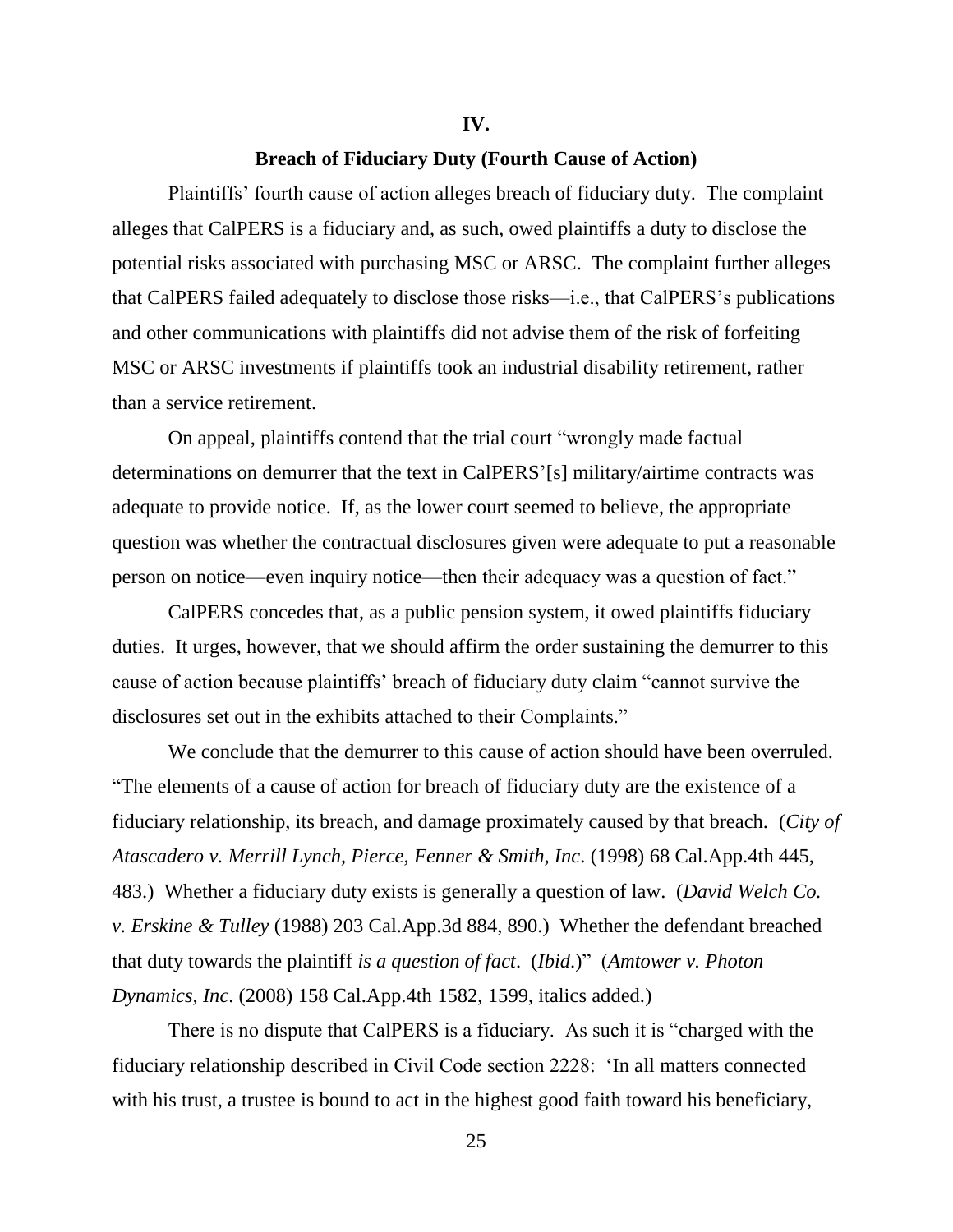and may not obtain any advantage therein over the latter by the slightest misrepresentation, concealment, threat, or adverse pressure of any kind.' " (*Hittle v. Santa Barbara County Employees Retirement Assn.* (1985) 39 Cal.3d 374, 392-393.) "This fiduciary relationship is judicially guarded by the application of Civil Code section 2235, which provides that '[a]ll transactions between a trustee and his beneficiary during the existence of the trust, or while the influence acquired by the trustee remains, by which he obtains any advantage from his beneficiary, are presumed to be entered into by the latter without sufficient consideration, and under undue influence.' " (*Id*. at p. 393.)

In the present case, there appear to be factual disputes about what CalPERS disclosed or what representations were made. Indeed, although plaintiffs have attached to their complaint some of the communications between CalPERS and plaintiffs concerning their service credit purchases, there is no suggestion in the complaint that these are *all* of the relevant disclosures on which plaintiffs base their cause of action. Thus, the breach of fiduciary duty claim should not have been disposed of at the demurrer stage.

### **V.**

### **Denial of Equal Protection (Fifth Cause of Action)**

### *A. Plaintiffs' Equal Protection Claim*

The fifth cause of action alleges denial of equal protection of the law. Plaintiffs assert that disabled retirees who purchased MSC or ARSC are treated differently than disabled retirees who did not: "[A]ppellants are treated unequally solely because they purchased military/airtime while other members did not. All safety members are entitled to a statutory IDR benefit of 50% of their highest compensation, at no cost to themselves . . . . But appellants are charged *significantly more* for their IDR benefits compared to those who never [bought] military/airtime solely because CalPERS characterizes the investment as time 'in the safety job', transfers it to the employers, and thus decreases employer liability but *increases* appellants' costs and reduces their net IDR proceeds."

Plaintiffs give the following example: "Suppose twin brothers start as firefighters on the same date, earn the same pay and promotions, and make identical member contributions. Both are disabled at age 45 in the same fire and both retire on IDR.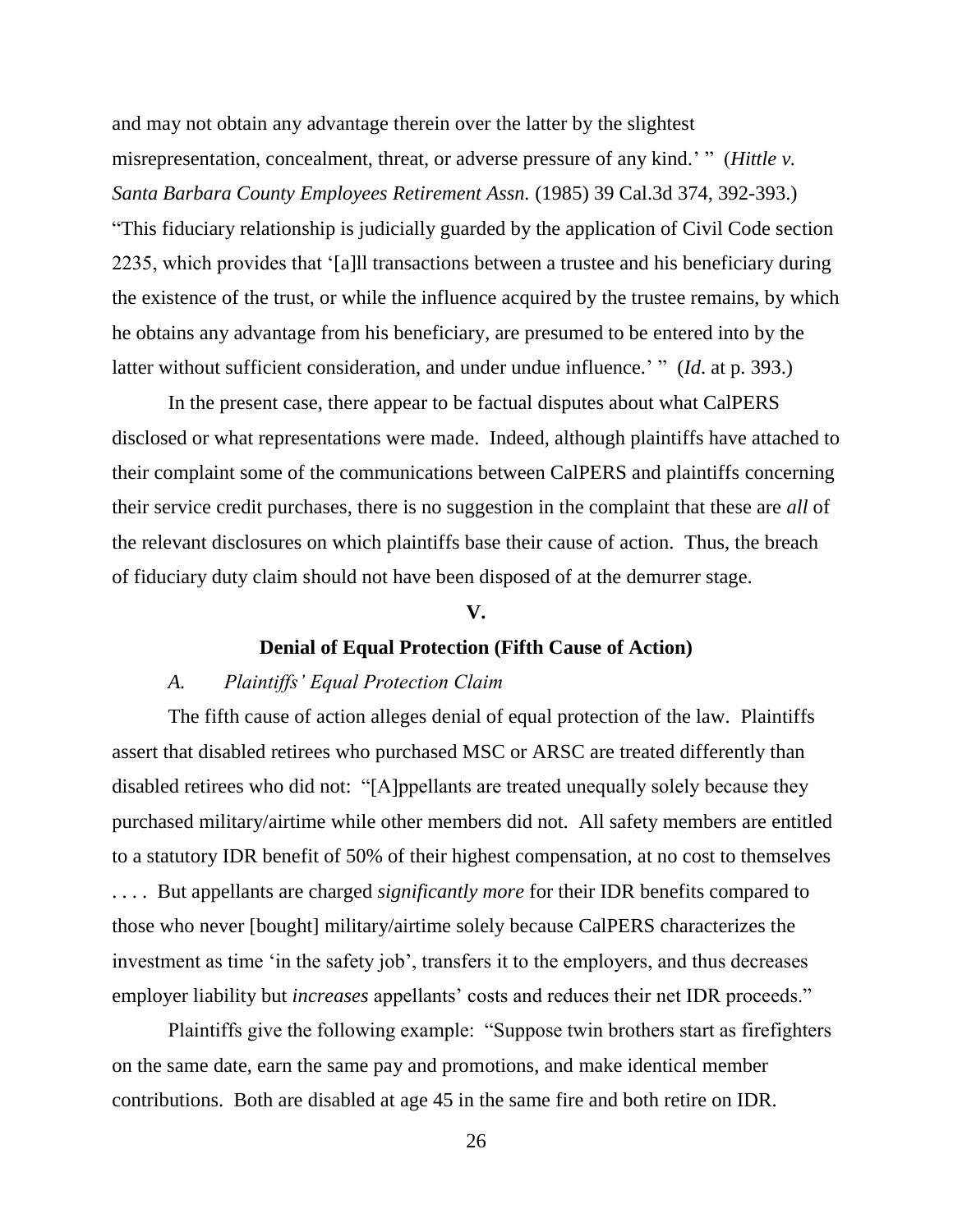Suppose further that one bought 4 years of prior military time for \$80,000 before being disabled while the other did not. Each will receive an identical IDR allowance of 50% of their final compensation. But the brother who bought \$80,000 of military time will be discriminated against by receiving nothing for that additional investment, in effect starting \$80,000 in the hole compared to his twin."

# *B. The Requirement of Equal Protection: Equal Treatment of Persons Who Are Similarly Situated*

" 'The concept of equal protection recognizes that persons who are similarly situated with respect to a law's legitimate purposes must be treated equally. [Citation.] Accordingly, " '[t]he first prerequisite to a meritorious claim under the equal protection clause is a showing that the state has adopted a classification that affects two or more *similarly situated* groups in an unequal manner.' " [Citation.] "This initial inquiry is not whether persons are similarly situated for all purposes, but 'whether they are similarly situated for purposes of the law challenged.' " [Citation.]' (*People v. Brown* (2012) 54 Cal.4th 314, 328; accord, *People v. Wutzke* (2002) 28 Cal.4th 923, 943.)" (*People v. Losa* (2014) 232 Cal.App.4th 789, 792; see also *Grossmont Union High School Dist. v. State Dept. of Education* (2008) 169 Cal.App.4th 869, 892 ["The essence of an equal protection claim is that two groups, similarly situated with respect to the law in question, are treated differently."].)

## *C. The Complaint Fails to State an Equal Protection Claim*

We agree with the trial court that the complaint fails to state an equal protection claim. The complaint assumes that two disability retirees—one who purchased MSC/ARSC, and one who did not—are similarly situated if they served in the same position, for an equivalent number of years, and retired at the same age. By this assumption plaintiffs err, because the disability retiree who purchased MSC/ARSC has more years of retirement credit, as the following example demonstrates: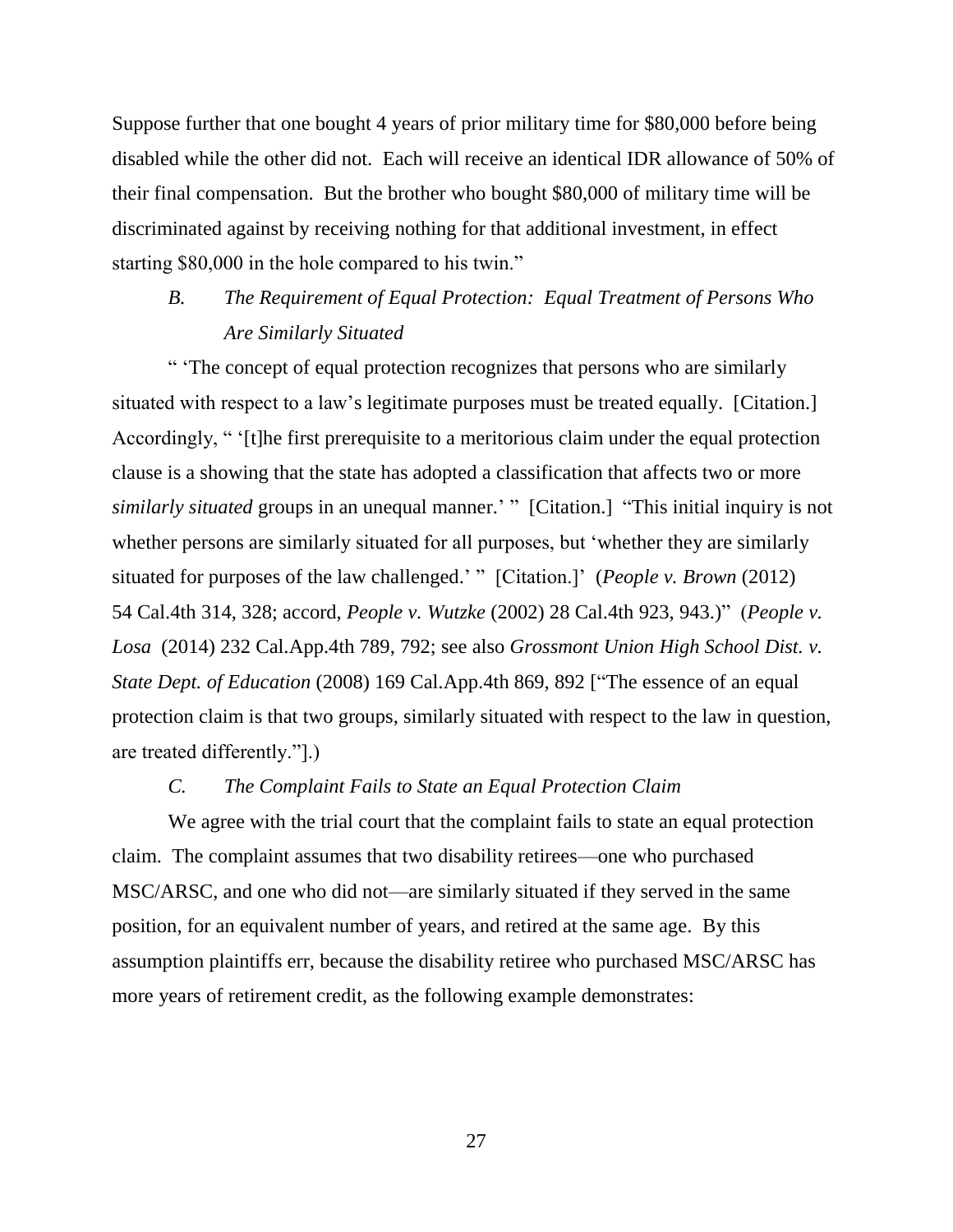|          | <b>Years of service</b> | service credit | <b>Years of purchased   TOTAL SERVICE</b><br><b>CREDIT (YEARS)</b> |
|----------|-------------------------|----------------|--------------------------------------------------------------------|
| Member A | 20                      |                | 24                                                                 |
| Member B | 20                      |                |                                                                    |

In the above example, although neither member gets a service retirement benefit if he retires before age 50, Member A "loses" more years of service credit because he has accumulated more. This is not a violation of equal protection because the two members are not similarly situated: Member A has accumulated 24 years of service credit, while Member B has accumulated only 20.

A more appropriate comparison for equal protection purposes is of two disability retirees who have accumulated the same amount of service credit. For example:

|          | <b>Years of service</b> | service credit | <b>Years of purchased   TOTAL SERVICE</b><br><b>CREDIT (YEARS)</b> |
|----------|-------------------------|----------------|--------------------------------------------------------------------|
| Member A | 16                      |                |                                                                    |
| Member B | 20                      |                |                                                                    |

In this example, if Member A and Member B both take disability retirement at age 45, both "lose" 20 years of service credit. Member A, who has purchased some of his retirement credit, is treated no differently than Member B, who has earned all of his. There is no equal protection violation.**<sup>8</sup>**

**<sup>8</sup>** Plaintiffs suggest that in this example, Member A "loses" more than Member B because Member A has been charged more than Member B for his or her service credits. Not so: Both members have purchased their service credits through a combination of monetary contributions and service.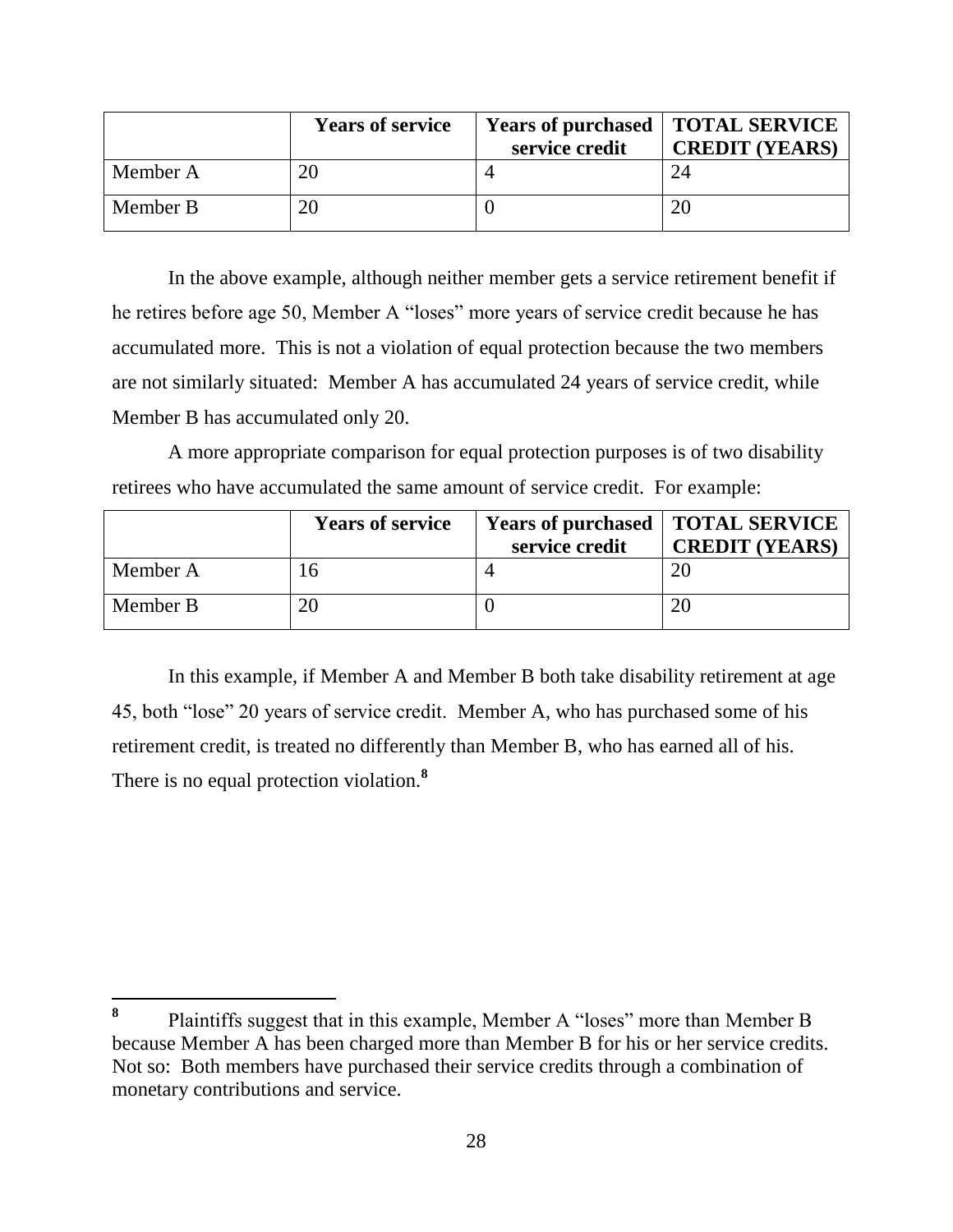### **Denial of Due Process (Sixth Cause of Action)**

The sixth cause of action alleges denial of due process. Plaintiffs assert that CalPERS has denied them procedural due process by "seizing the [MSC or ARSC] benefits and investment without first giving Plaintiffs some adequate legal process." Plaintiffs also assert that CalPERS has denied them "substantive due process and the right to be free from arbitrary or unreasonable government action."

On appeal, plaintiffs cite no legal support for the assertion that CalPERS's action constitutes a violation of procedural or substantive due process. The argument therefore is forfeited. (E.g., *Saltonstall v. City of Sacramento* (2014) 231 Cal.App.4th 837, 858, fn. 10 [appellate argument forfeited "for failure to make anything more than 'only passing arguments, unsupported with citation to authority or evidence' "].)

#### **VII.**

## **Unconstitutional Impairment of Contract (Tenth Cause of Action)**

The tenth cause of action alleges unconstitutional impairment of contract. It asserts: "Government Code sections 20909, 21006-21008, 21013, 21020.5, 21023.5, 21024, 21025.5, 21027 and 21029-21031 impaired [plaintiffs'] right to their 50% IDR allowance by causing the money to be described as 'normal contributions' and then us[ing] those funds to offset Plaintiffs' disability allowance. [Plaintiffs'] IDR entitlement vested at the time of their first employment in the 'safety' category. CalPERS'[s] practices impaired [plaintiffs'] right to both their IDR allowances and their additional optional benefits. (California Constitution, Article I, Section 9.) The contract clauses of the federal and state Constitutions limit the power of a state to modify its own contracts with other parties, as well as contracts between other parties."

We agree with the trial court that plaintiffs have not stated a claim for unconstitutional impairment of contract. Plaintiffs' contention here is analogous to the plaintiff's in *Miller v. State of California* (1977) 18 Cal.3d 808 (*Miller*), in which a longtime state employee urged that the state unconstitutionally impaired his contractual pension rights by reducing his mandatory retirement age from 70 to 67. The trial court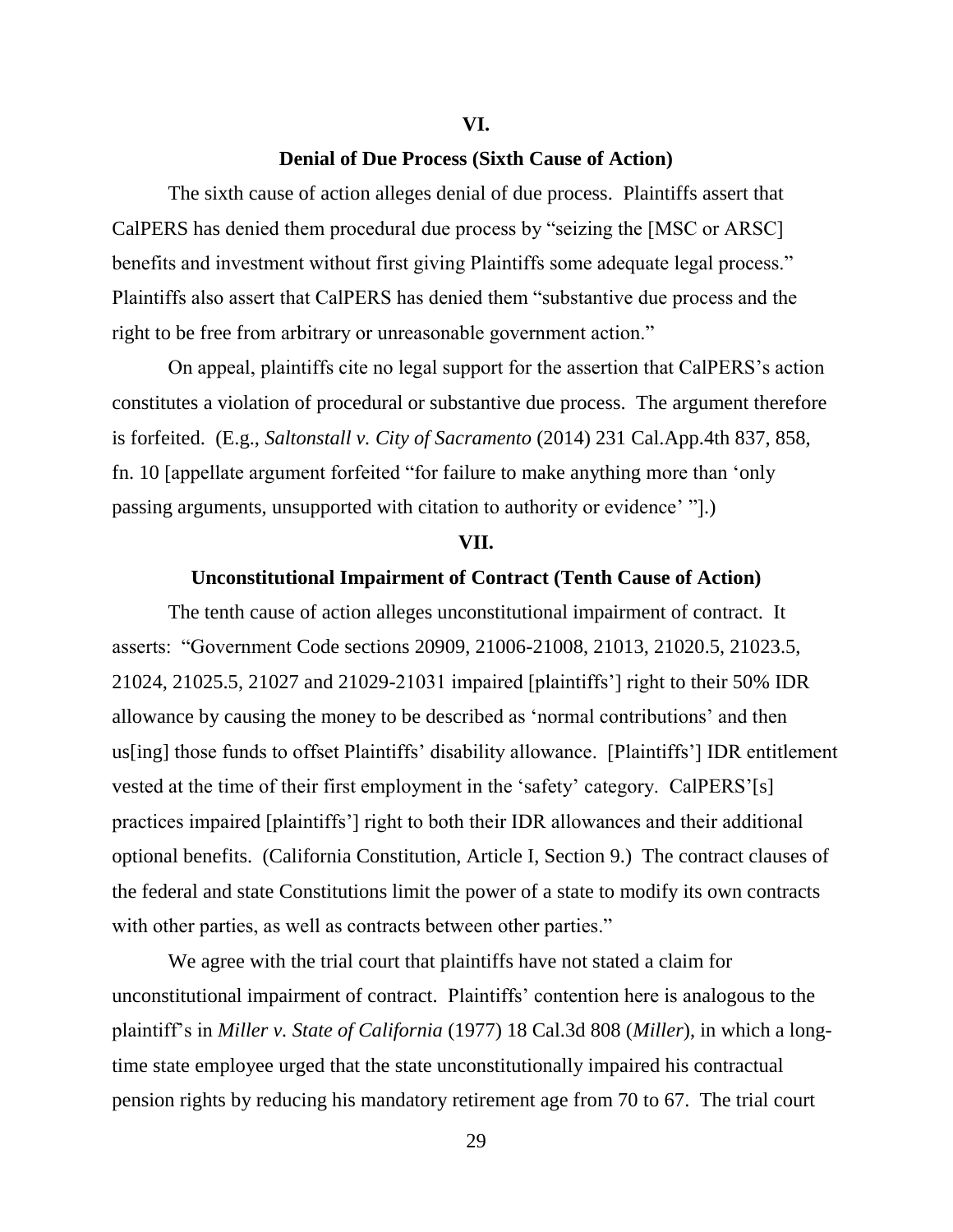found that the change in law did not impair any of plaintiff's rights, and the Supreme Court affirmed. In so concluding, the Supreme Court noted that "it is well established that 'public employment gives rise to certain obligations which are protected by the contract clause of the Constitution,' " and thus that " '[s]ince a pension right is "an integral portion of contemplated compensation" [citation] it cannot be destroyed, once it has vested, without impairing a contractual obligation.' " (*Id.* at p. 815.) Further, "the right to pension benefits vests upon the acceptance of employment [citations], even though the right to immediate payment of a full pension may not mature until certain conditions are satisfied." (*Ibid*.) Nonetheless, "[a]lthough vested prior to the time when the obligation to pay matures, pension rights are not immutable. For example, the government entity providing the pension may make reasonable modifications and changes in the pension system. This flexibility is necessary 'to permit adjustments in accord with changing conditions and at the same time maintain the integrity of the system and carry out its beneficent policy.' " (*Id.* at p. 816.)

Applying these principles, the *Miller* court held that the change in plaintiff's pension rights was not an unconstitutional impairment of contract. It explained: "[U]pon acceptance of public employment plaintiff acquired a vested right to a pension based on the system then in effect. That system allowed him to earn successively higher levels of benefits based on his years of service and his highest average salary during three consecutive years of employment. Under that system, he could have achieved maximum benefits had he worked until age 70. Although his right to a pension based on this system was vested, plaintiff was not assured of receiving maximum pension benefits. His right to receive such benefits was subject to conditions and contingencies; specifically, that he remain in state employment until age 70. Plaintiff failed to satisfy that condition since he was lawfully placed on retirement at age 67. Thus, his right to a maximum pension based on retirement at age 70 never matured." (*Miller*, *supra*, 18 Cal.3d. at p. 817.)

The present case is analogous. Although plaintiffs' industrial disability and pension rights vested when plaintiffs accepted public employment, their right to receive either industrial disability benefits or service retirement benefits was subject to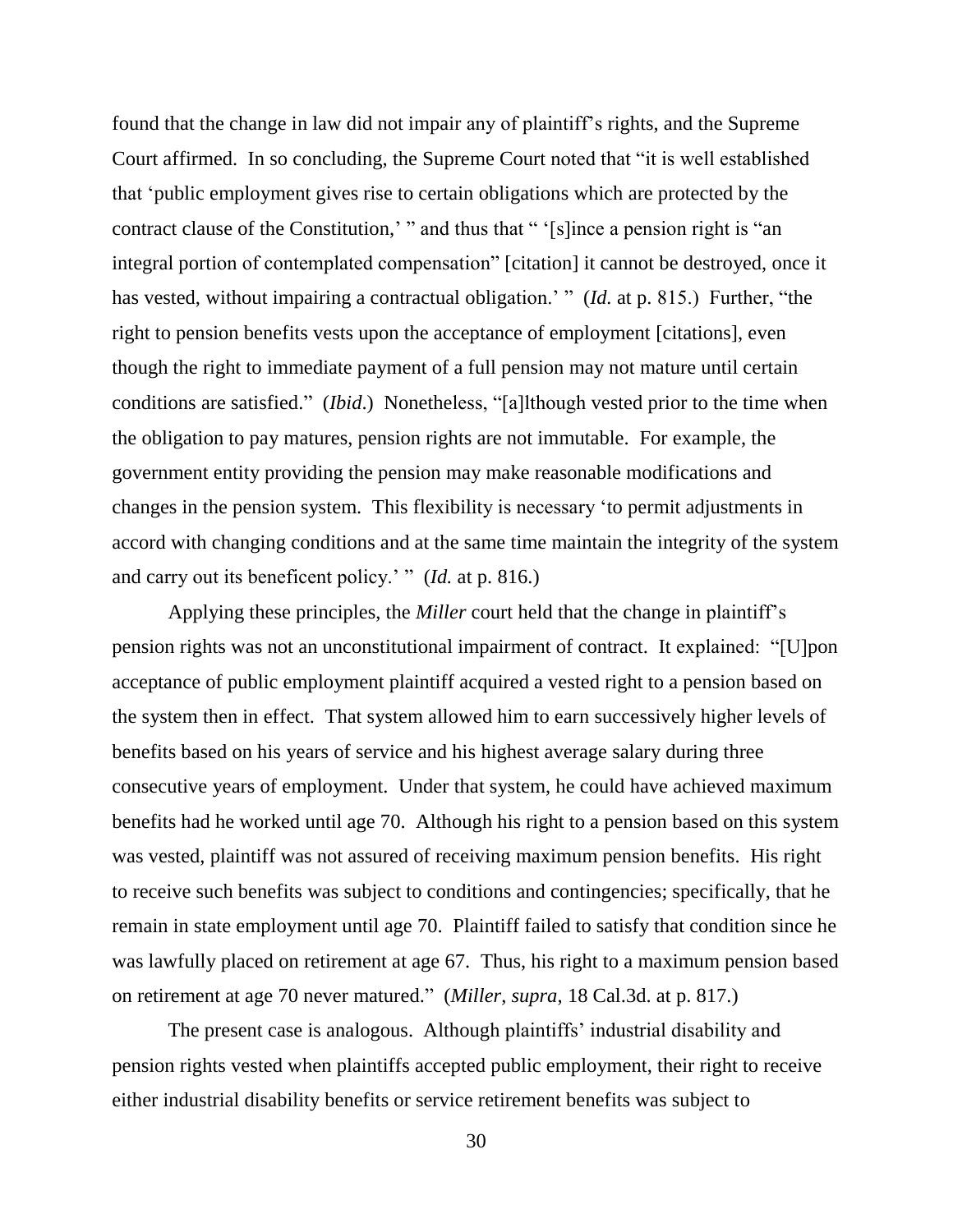"conditions and contingencies." Specifically, to be entitled to an industrial disability benefit, plaintiffs had to suffer a work-related disability; alternatively, to be entitled to a service retirement benefit, plaintiffs had to remain in their local safety positions until at least age 50. Because all plaintiffs retired before age 50, their rights to service retirement benefits never matured. As a matter of law, therefore, the denial of service retirement benefits was not an unconstitutional impairment of contract. (See *Miller*, *supra*, 18 Cal.3d at p. 817 [" 'The fact that a pension right is vested will not, of course, prevent its loss upon the occurrence of a condition subsequent such as lawful termination of employment before completion of the period of service designated in the pension plan.' "].)

### **VIII.**

### **Remaining Causes of Action**

Plaintiffs make no contentions on appeal with regard to their seventh, eighth, ninth, eleventh, and twelfth causes of action, for equitable relief, declaratory relief, accounting, estoppel, and other relief. Therefore, we do not address them.

### **[[ Begin nonpublished portion ]]**

### **[[ IX.**

### **Class Definition/Statute of Limitations**

Because the causes of action for breach of fiduciary duty and rescission survive demurrer, we address the additional issue of CalPERS's demurrer to the class definition.

- *A. Background*
	- 1. Class Definition

The complaint defines the putative plaintiff class as follows: "All persons employed as safety Members or in other positions covered for the potentiality of industrial disability retirement who have purchased, or in the future will purchase, 'Military Service Credit' or 'Military Time,' 'Additional Retirement Service Credit' or other present value service credit options from the California Public Employees' Retirement System (CalPERS) and either overpaid for their benefits or did not receive all of the benefits they are entitled to.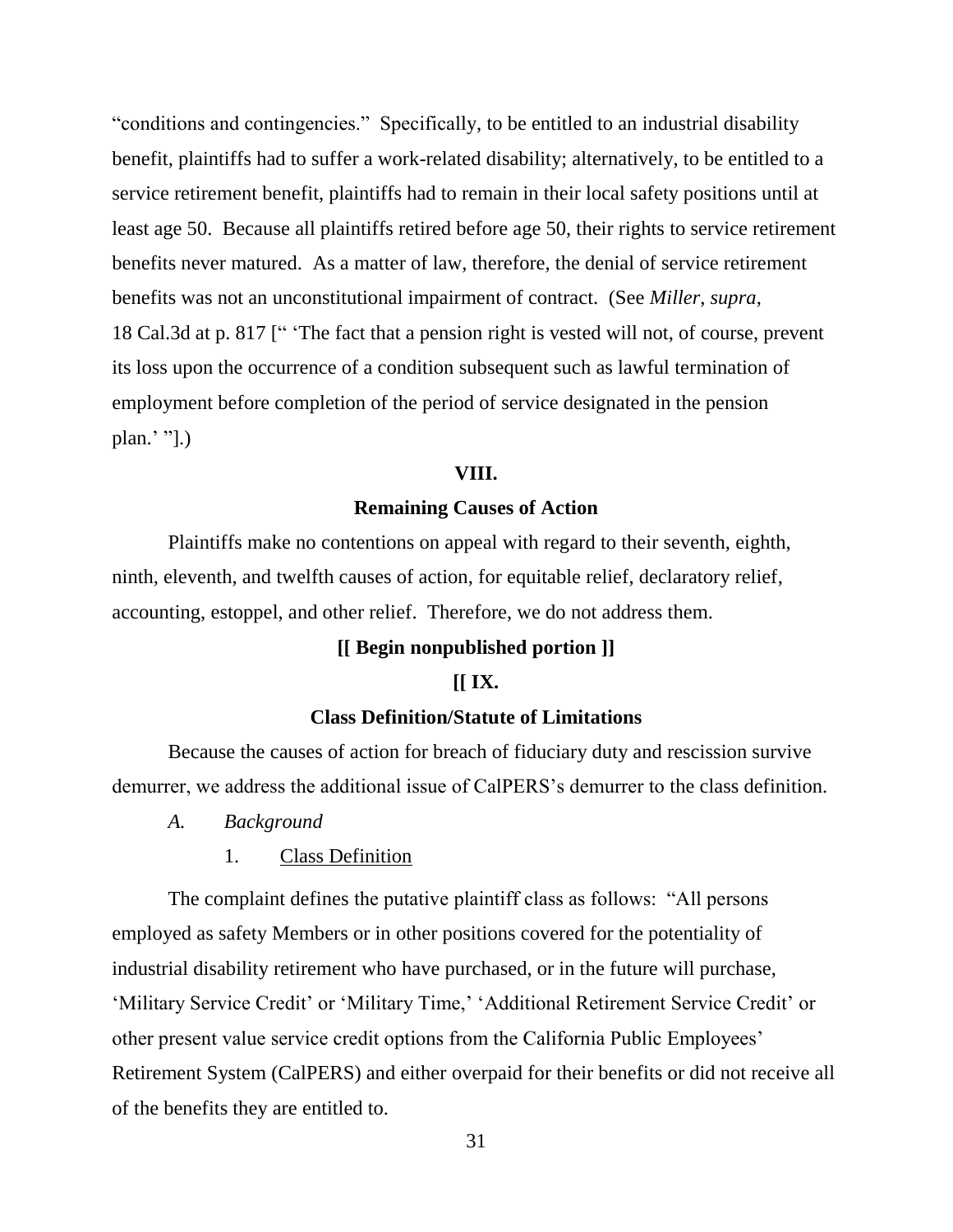"The above defined class includes those who have paid monies that have been included in the purchase price or cost 'of Military Service Credit' or 'Military Time,' 'Additional Retirement Service Credit' or other present value service credit options which are (i) the lawful responsibility of Plaintiffs' employers and/or the retirement system, (ii) in addition to the amount necessary to fund the additional service or annuity benefit, (iii) costs unrelated to the Member's increased service or annuity benefit; or (iv) which Plaintiffs cannot be lawfully required to pay.

"The above defined class includes those who have suffered, or in the future will suffer, an industrial disability retirement (IDR), and now receive or will receive retirement allowances, IDR allowances, other benefits, or a combination thereof, that are or will be such that Plaintiffs will not receive all of the benefits that they are entitled to."

## 2. Delayed Accrual

The complaint alleges that the statute of limitations did not begin to run on any of plaintiffs' claims until at least October 15, 2010. The complaint asserts: "CalPERS'[s] practices of accounting for and characterizing [MSC and ARSC] as associated with the safety job held by the Member at the time of purchase remained hidden until CalPERS disclosed those practices no earlier than October 15, 2010, in its first pleadings and disclosures in response to a different class action Complaint in the case of *David Yost, et al. v. CalPERS*, Los Angeles Superior Court Case No. BC444842 (hereafter '*Yost*'). Therefore, the causes of action of Plaintiffs and all members of the proposed class did not accrue until October 15, 2010, at the very earliest.  $[\P] \dots [\P] \dots$  Plaintiffs allege that the earliest that anyone could have learned of CalPERS's improper accountings, errors, and practices related to contributions arose from CalPERS'[s] first responsive pleadings and disclosures that it filed in response to the Complaint in *Yost*. More specifically, Plaintiffs allege that the earliest that CalPERS disclosed that it characterizes the monies paid by Plaintiffs for the purchase of [MSC/ARSC] as contributions in the current job ('made in respect to service rendered in a category of membership' in which the Member was employed at the time of purchase), rather tha[n] correctly characterizing the monies as contributions made in respect to service *outside* of the job in which the Member was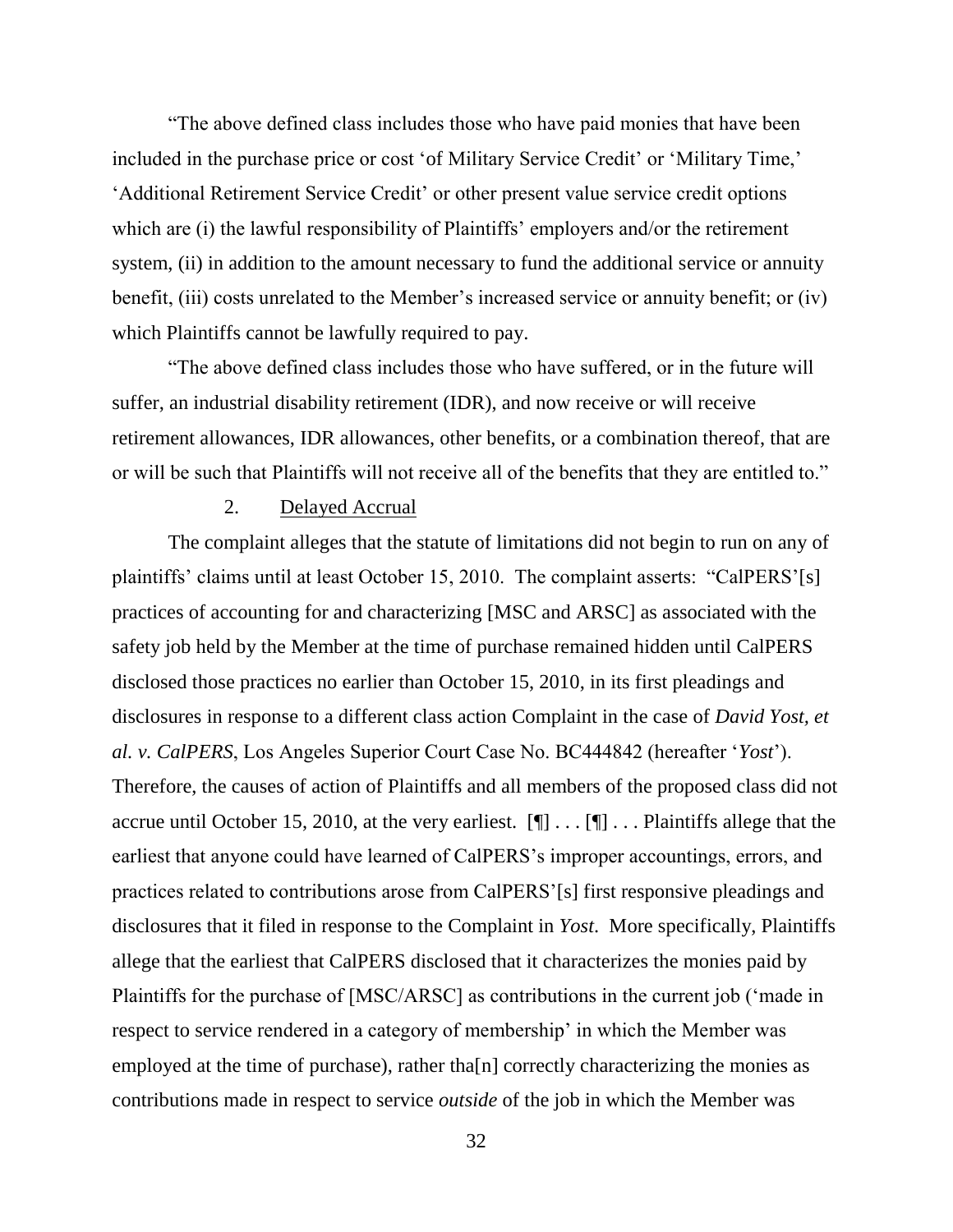disabled, was in connection with CalPERS'[s] *Demurrer* filed in *Yost* on October 15,  $2010."$ 

The complaint also alleges that Marzec and Healy submitted timely government claims pursuant to the Government Claims Act, section 900 et seq., that the government claims were filed "individually and in a representational capacity for all others in the class identified herein," and that "a single class representative may comply with the purported presentation requirements to maintain a class action."

### 3*.* CalPERS's Demurrer to the Class Definition

CalPERS demurred to the class definition as "overly broad" based on CalPERS's claim that the statute of limitations had run as to some putative plaintiffs' claims and that a government claim had not been timely filed as to those putative plaintiffs. CalPERS implicitly conceded that a claim by a class representative for himself and others similarly situated could be found sufficient to support an action on behalf of the others in the class without the necessity for each individual to file a claim. (See *California Restaurant Management Systems v. City of San Diego* (2011) 195 Cal.App.4th 1581, 1592.) Therefore, because Marzec presented a claim in connection with some of the pension issues raised in this action, CalPERS conceded that claim "was sufficient to preserve the rights of putative class members whose claims had accrued within one year beforehand on or after March 24, 2010." CalPERS urged, however, that any putative class members whose claims accrued *before* March 24, 2010, were not within Marzec's government claim and thus could not be part of this action.

CalPERS asserted, moreover, that the delayed discovery rule did not apply to persons who had already taken disability retirement and begun receiving benefits payments. It said: "Given that Plaintiffs expected CalPERS to provide them additional amounts over and above their 50% IDR allowances, Plaintiffs had every reason to suspect something was wrong when they first saw they were receiving no more than 50% of their pay. Expecting to be paid a certain amount and receiving less is an obvious wrong providing a factual basis for all the causes of action's elements."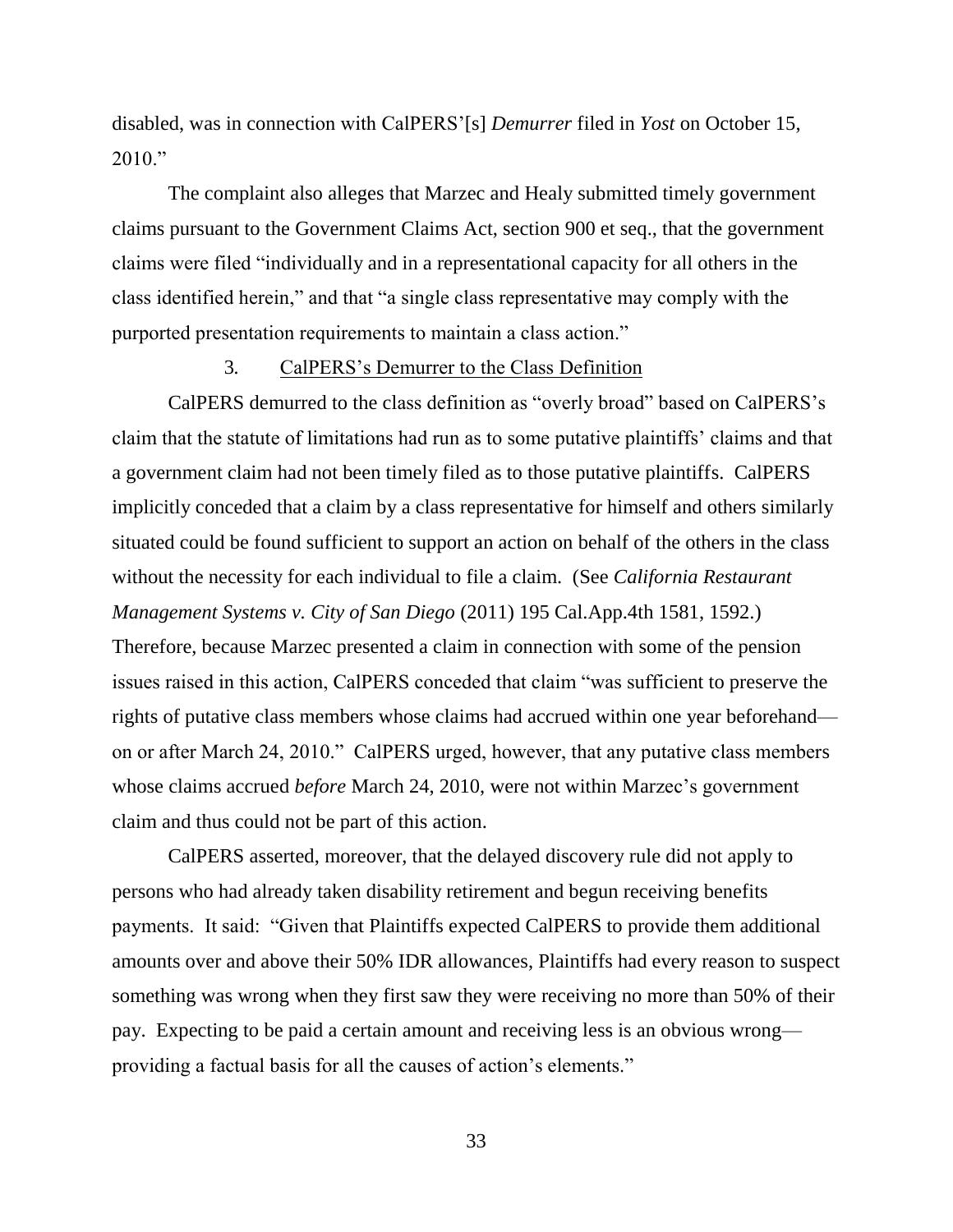The trial court adopted CalPERS's analysis and sustained the demurrer to the class definition. The court explained that the plaintiffs contended that the claims of all class members accrued within less than a year of the filing of the present action because "none of them discovered or could have discovered CalPERS['s] improper characterization of their investments in [MSC/ARSC] until CalPERS disclosed this fact in the course of the *Yost v. CalPERS* lawsuit [BC444842]." The court disagreed: "Many allegations in the current complaint are identical to *Yost*. Plaintiffs were aware of CalPERS'[s] calculation methods before the *Yost* complaint was filed and the demurrer heard. Moreover, according to the FAC, Plaintiffs should have been aware of their injury as of the date they received their first IDR checks."

# *B. The Trial Court's Determinations Concerning Class Suitability Were Premature*

## 1. Claims Presentation Requirement and Delayed Accrual

The Tort Claims Act (Gov. Code, § 900 et seq.) "establishes certain conditions precedent to the filing of a lawsuit against a public entity." (*State of California v. Superior Court* (2004) 32 Cal.4th 1234, 1237.) "[A]ll claims for money or damages against the state" that meet the following criteria must be presented to the Victim Compensation and Government Claims Board (VCGCB): "(1) For which no appropriation has been made or for which no fund is available but the settlement of which has been provided for by statute or constitutional provision. [¶] (2) For which the appropriation made or fund designated is exhausted. [¶] (3) For money or damages on express contract, or for an injury for which the state is liable. [¶] (4) For which settlement is not otherwise provided for by statute or constitutional provision." (§ 905.2, subd.  $(b)$ .)

"Claims for personal injury must be presented not later than six months after the accrual of the cause of action, and claims relating to any other cause of action must be filed within one year of the accrual of the cause of action. (§ 911.2, subd. (a).) Timely claim presentation is not merely a procedural requirement, but is a condition precedent to the claimant's ability to maintain an action against the public entity. [Citation.] 'Only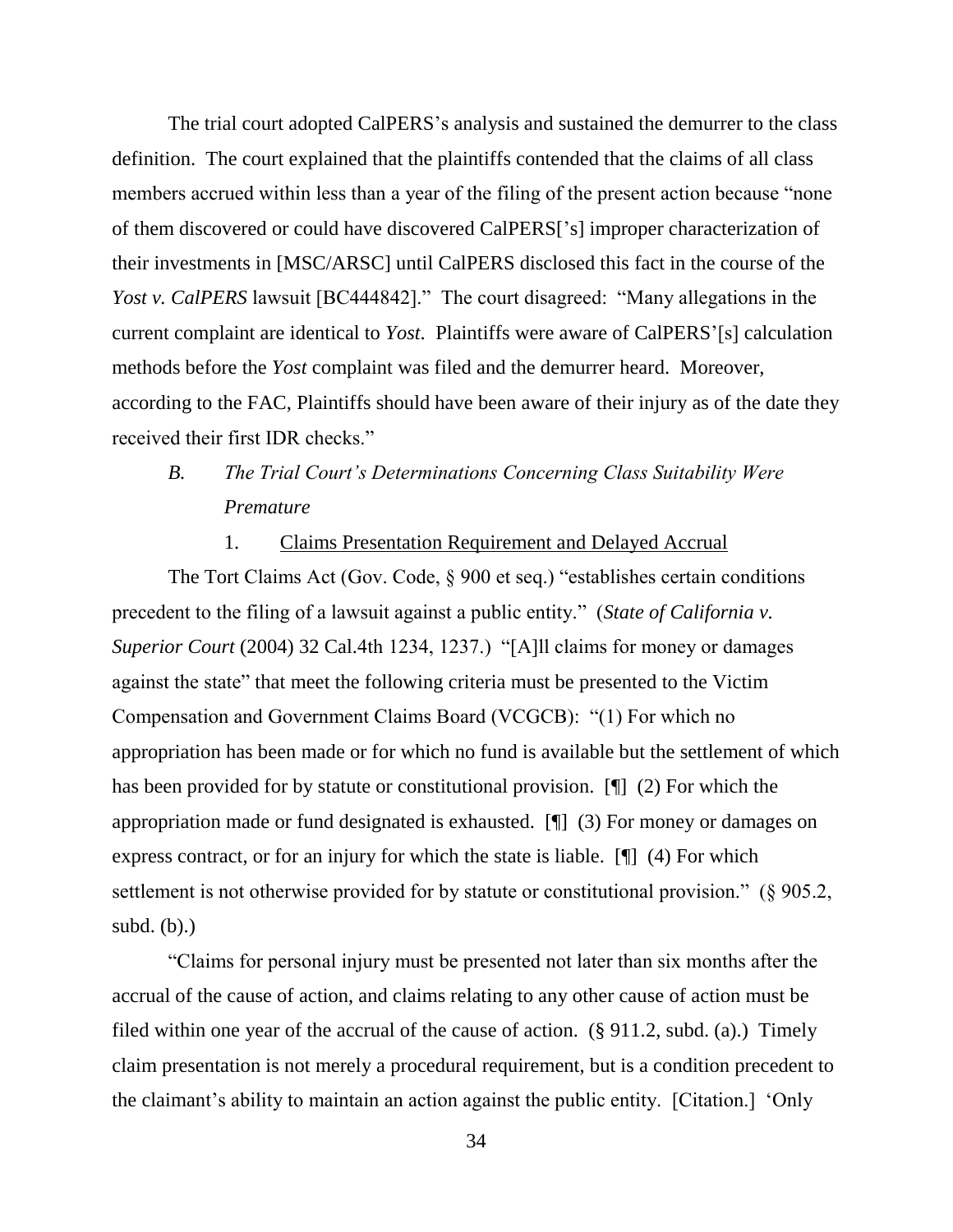after the public entity's board has acted upon or is deemed to have rejected the claim may the injured person bring a lawsuit alleging a cause of action . . . against the public entity.' [Citation.]" (*California Restaurant Management Systems v. City of San Diego*, *supra*, 195 Cal.App.4th at p. 1591.)

"The accrual date for presenting a government tort claim is determined by the rules applicable to determining when any ordinary cause of action accrues. (§ 901.) That date may be postponed under the delayed discovery doctrine. (*K.J.* [*v. Arcadia Unified School Dist.* (2009)] 172 Cal.App.4th [1229], 1233.) Under this doctrine, a cause of action does not accrue until the plaintiff discovers, or has reason to discover, the cause of action. (*Fox v. Ethicon Endo-Surgery, Inc.* (2005) 35 Cal.4th 797, 807.) A plaintiff has reason to discover a cause of action when he or she has reason to at least suspect a factual basis for its elements. Suspicion of one or more of the elements, coupled with knowledge of any remaining elements, will generally trigger the applicable limitations period. (*Ibid.*)" (*S.M. v. Los Angeles Unified School Dist*. (2010) 184 Cal.App.4th 712, 717.)

> 2. Plaintiffs' Allegations of Delayed Accrual Are Sufficient to Survive Demurrer

On appeal, plaintiffs contend that "all similarly situated persons are entitled to relief, regardless of how long ago they invested in military/airtime, received ADR, or retired," because as a class, the plaintiffs "could not detect or comprehend CalPERS'[s] breach or [their] resulting injuries." Indeed, plaintiffs suggest, they "did not discover (and were not even put on inquiry notice) until CalPERS indirectly revealed its statutorily-unsupported accounting relating to IDR in another lawsuit [footnote omitted] shortly before *Marzec* and *Andert* were filed. [Citation.] [Plaintiffs] exercised reasonable diligence after discovery and timely filed government claims and suit."

We conclude that it was premature for the trial court to make determinations pertaining to class suitability on demurrer. " '[B]ecause the sustaining of demurrers without leave to amend represents the earliest possible determination of the propriety of class action litigation, it should be looked upon with disfavor. This is not to say that sustaining demurrers to class action complaints without leave to amend is always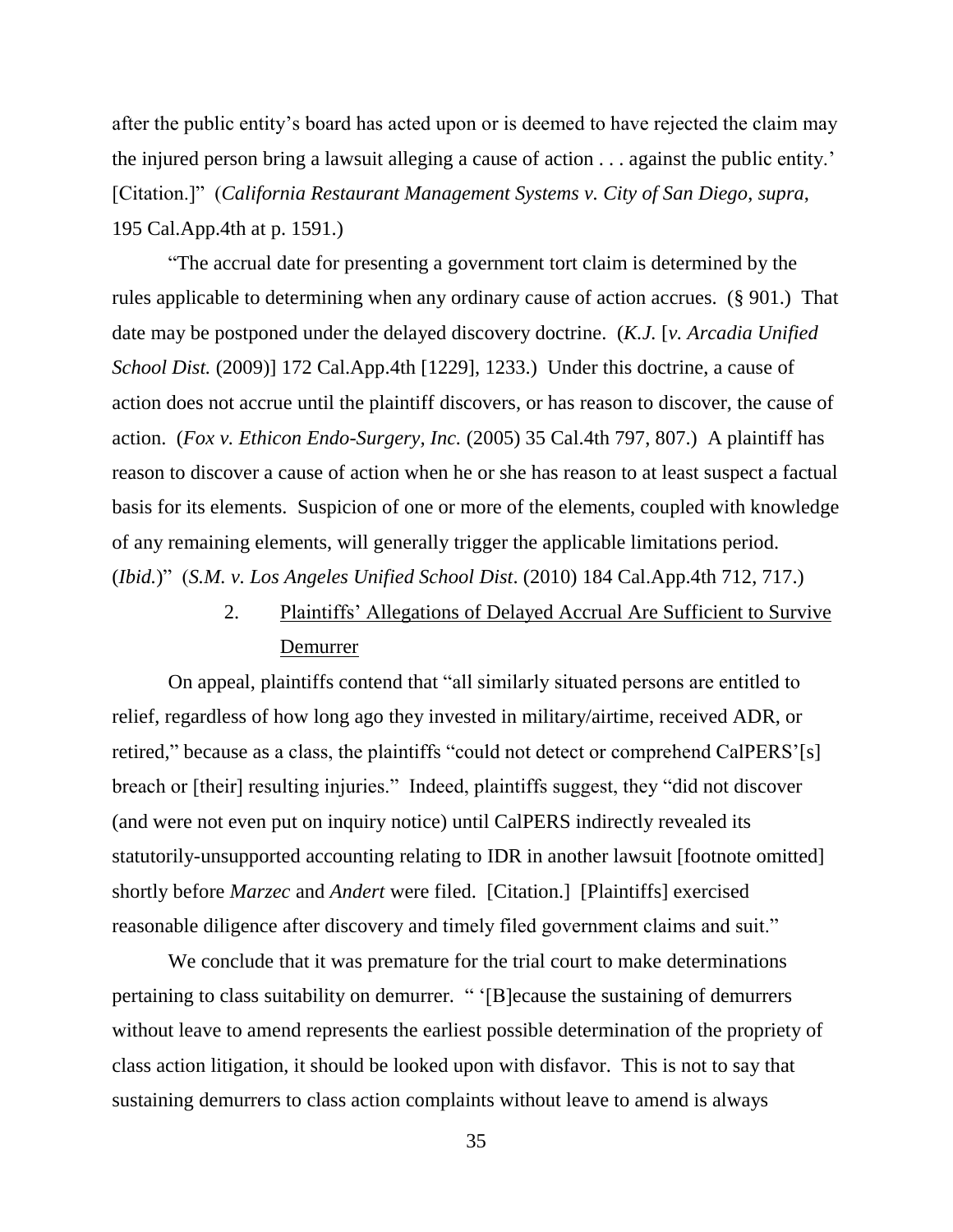improper. Conceptually, we suppose that any "class action" complaint at the pleading stage is possible of being amended so as to plead a class action which will survive demurrer, but we also recognize that certain factual situations may negate such a possibility. It is in such factual situations that sustaining demurrers without leave to amend is proper. However, absent such strong factual showings, all that is normally required for a complaint to survive demurrers to the propriety of class litigation is that the complaint allege facts that tend to show: (1) an ascertainable class of plaintiffs, and (2) questions of law and fact which are common to the class. If the complaint is allowed to survive the demurrer, then the judge may proceed with the suit, deferring his determination of the propriety of class action until a time when he may better make the decision.' (*Beckstead v. Superior Court* [(1971)] 21 Cal.App.3d [780], 783-784, paragraphing added, fn. omitted.)" (*Prince v. CLS Transportation, Inc*. (2004) 118 Cal.App.4th 1320, 1326.)

In the present case, the statute of limitations issues and related class definition appear to turn on a variety of factual issues that were not properly before the trial court on a demurrer. Because we conclude that the plaintiffs adequately pled delayed discovery of their causes of action, we do not now reach the parties' contentions regarding class suitability, the statute of limitations, and accrual of the plaintiffs' claims. CalPERS is free to raise these arguments and others if plaintiffs move to certify a class at a later stage.**]]**

## **[[ End nonpublished portion ]]**